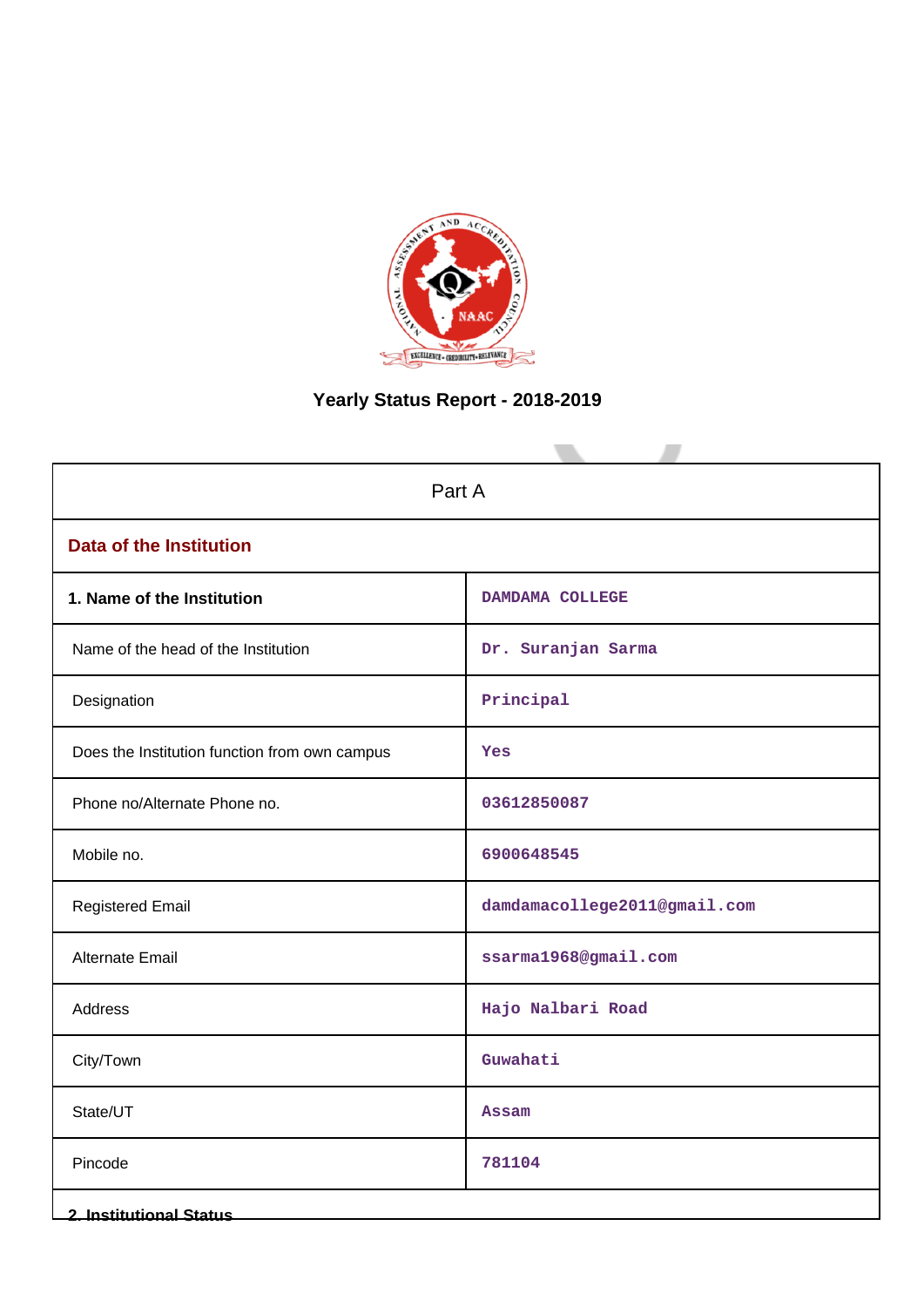| Affiliated / Constituent                       | Affiliated                                                                      |
|------------------------------------------------|---------------------------------------------------------------------------------|
| Type of Institution                            | Co-education                                                                    |
| Location                                       | Rural                                                                           |
| <b>Financial Status</b>                        | state                                                                           |
| Name of the IQAC co-ordinator/Director         | Dr. Saurav Sengupta                                                             |
| Phone no/Alternate Phone no.                   | 03612850087                                                                     |
| Mobile no.                                     | 9867396476                                                                      |
| <b>Registered Email</b>                        | damdamacollege2011@gmail.com                                                    |
| <b>Alternate Email</b>                         | iqac78@gmail.com                                                                |
| 3. Website Address                             |                                                                                 |
| Web-link of the AQAR: (Previous Academic Year) | http://damdamacollege.edu.in/wp-cont<br>ent/uploads/2021/08/AOAR-2017-18-SUBMIT |

| Weblink: | http://damdamacollege.edu.in/wp-content |
|----------|-----------------------------------------|
|          | /uploads/2021/08/Academic-              |
|          | <u>Calendar-2.pdf</u>                   |
|          |                                         |

if yes,whether it is uploaded in the institutional website:

**4. Whether Academic Calendar prepared during**

# **5. Accrediation Details**

**the year**

| Cycle | Grade         | <b>CGPA</b> | Year of      | Validity          |                   |  |  |
|-------|---------------|-------------|--------------|-------------------|-------------------|--|--|
|       |               |             | Accrediation | Period From       | Period To         |  |  |
|       | 73.95<br>2006 |             |              | $21 - May - 2006$ | $21 - May - 2011$ |  |  |

# **6. Date of Establishment of IQAC** 10-Feb-2016

[TED.pdf](http://damdamacollege.edu.in/wp-content/uploads/2021/08/AQAR-2017-18-SUBMITTED.pdf)

**Yes**

## **7. Internal Quality Assurance System**

| Quality initiatives by IQAC during the year for promoting quality culture |                                                          |    |  |  |  |  |  |
|---------------------------------------------------------------------------|----------------------------------------------------------|----|--|--|--|--|--|
| Item /Title of the quality initiative by<br><b>IQAC</b>                   | Number of participants/ beneficiaries<br>Date & Duration |    |  |  |  |  |  |
| Regular Meeting of the                                                    | $03 - Aug - 2018$                                        | 16 |  |  |  |  |  |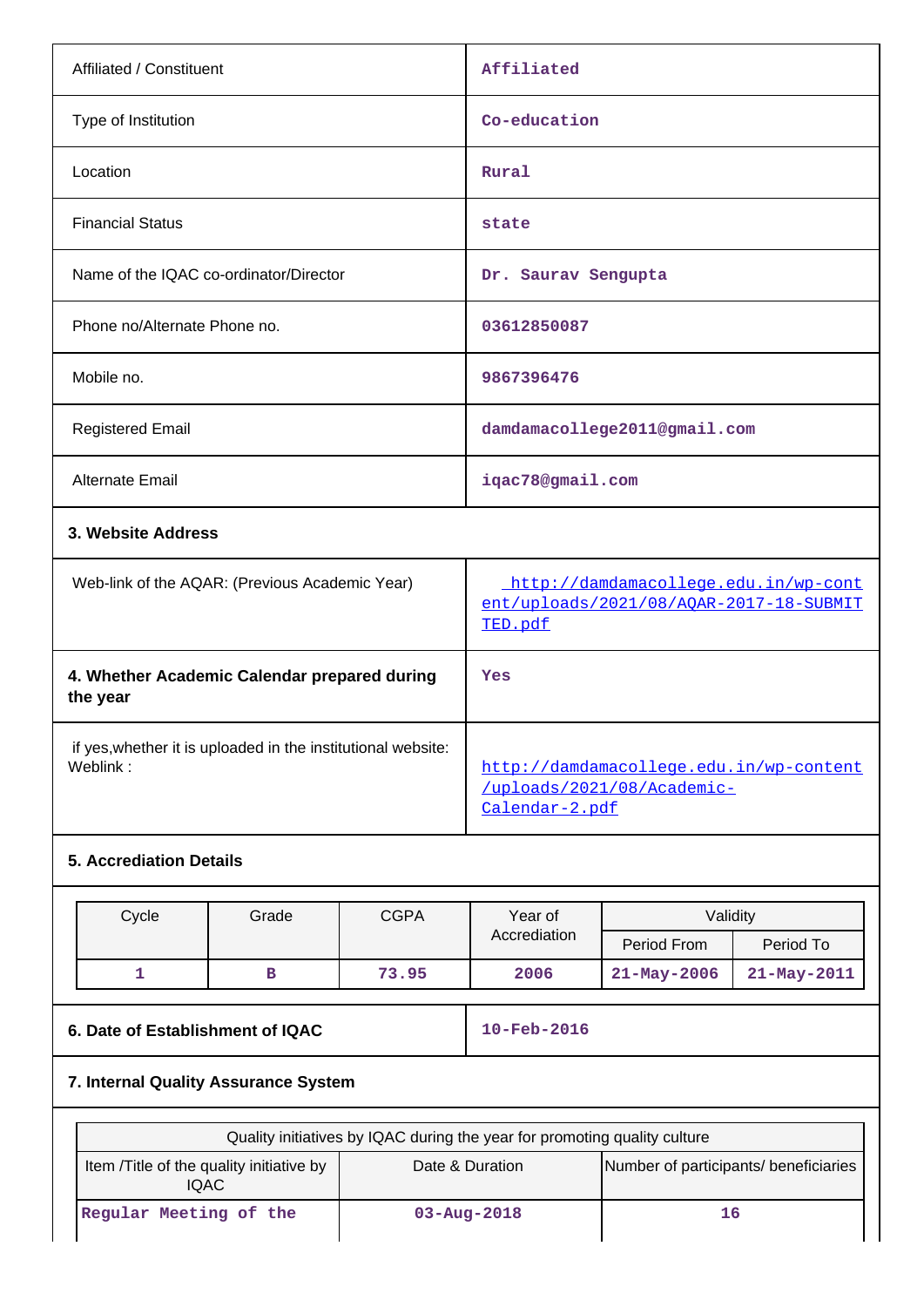| <b>IQAC</b> |                                                                                                                             |            |  |  | 3                            |  |                                |             |  |
|-------------|-----------------------------------------------------------------------------------------------------------------------------|------------|--|--|------------------------------|--|--------------------------------|-------------|--|
|             | Regular Meeting of the<br><b>IQAC</b>                                                                                       |            |  |  | 16<br>$17 - Aug - 2018$<br>2 |  |                                |             |  |
|             | Regular Meeting of the<br>IQAC(Others)                                                                                      |            |  |  | $03 - Jan - 2019$<br>2       |  |                                | 16          |  |
|             |                                                                                                                             |            |  |  | View File                    |  |                                |             |  |
|             | 8. Provide the list of funds by Central/ State Government- UGC/CSIR/DST/DBT/ICMR/TEQIP/World<br><b>Bank/CPE of UGC etc.</b> |            |  |  |                              |  |                                |             |  |
|             | Institution/Departmen<br>t/Faculty                                                                                          | Scheme     |  |  | <b>Funding Agency</b>        |  | Year of award with<br>duration | Amount      |  |
|             | <b>NIL</b>                                                                                                                  | <b>NIL</b> |  |  | <b>NIL</b>                   |  | 2019<br>$\mathbf{0}$           | $\mathbf 0$ |  |
|             |                                                                                                                             |            |  |  | View File                    |  |                                |             |  |
|             | 9. Whether composition of IQAC as per latest<br><b>NAAC</b> guidelines:                                                     |            |  |  | Yes                          |  |                                |             |  |
|             | Upload latest notification of formation of IQAC                                                                             |            |  |  | View File                    |  |                                |             |  |
|             | 10. Number of IQAC meetings held during the<br>year :                                                                       |            |  |  | 8                            |  |                                |             |  |
|             | The minutes of IQAC meeting and compliances to the<br>decisions have been uploaded on the institutional<br>website          |            |  |  | Yes                          |  |                                |             |  |
|             | Upload the minutes of meeting and action taken report                                                                       |            |  |  | View File                    |  |                                |             |  |
|             | 11. Whether IQAC received funding from any of<br>the funding agency to support its activities<br>during the year?           |            |  |  | <b>No</b>                    |  |                                |             |  |

## **12. Significant contributions made by IQAC during the current year(maximum five bullets)**

**1. IQAC invited former Principal Dr. Rabin Sarma to deliver a lecture on the topic "Short Stories from India's North East: Values and Perspectives". 2. Mrs. Purnima Devi Barman, Environmentalist and Green 2019. Oscar Awardee delivered a talk on "Environmental Sustainability" on April, 22,2019. 3. Seminar cum Awareness program on voting behavior for the benefit of the Student was conducted by Mrs. Aparna Sarma (ACS), Circle Officer, Kamrup on April, 3rd 2019. 4. MoU signed with AMTRON for Skill Development of Student. 5. Dr. Abani Kumar Bagawati, Prof Department of Geography, Gauhati University, was the invited guest of honour who delivered a lecture on the topic "Man Environment and Nature".**

[View File](https://assessmentonline.naac.gov.in/public/Postacc/Contribution/13370_Contribution.xlsx)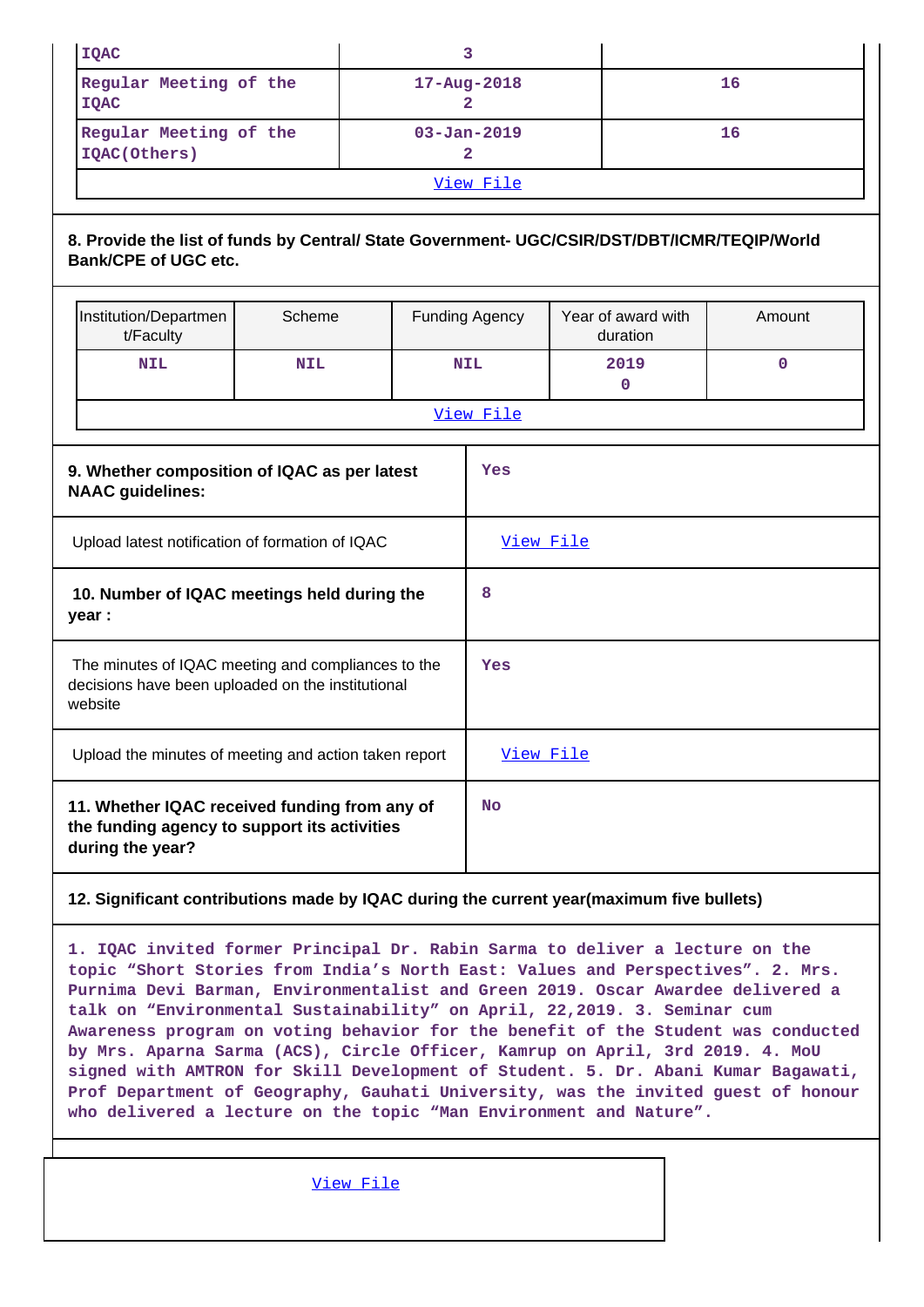**13. Plan of action chalked out by the IQAC in the beginning of the academic year towards Quality Enhancement and outcome achieved by the end of the academic year**

| Plan of Action                                                                                                       | Achivements/Outcomes                                                                                                                                                  |
|----------------------------------------------------------------------------------------------------------------------|-----------------------------------------------------------------------------------------------------------------------------------------------------------------------|
| Classroom and Laboratories for Science<br>Classes                                                                    | Earmark a floor in the newly<br>constructed RCC building to house<br>laboratories in the sciences. Also to<br>revamp some classrooms for the new<br>academic purpose. |
| Services of Contractual Teachers                                                                                     | Contractual teacher services would be<br>continued for the academic year.                                                                                             |
| Promotion of Assistant Professor                                                                                     | 'Departmental Promotion Committee'<br>recommendations have been considered<br>and allowed by the Hon'ble Governing<br>Body of the College                             |
| Improvements in the college library                                                                                  | Library books and other equipments have<br>been shifted to the new constructed RCC<br>building. Books worth rs 2 lacs have<br>been purchased.                         |
| Lesson Plan                                                                                                          | The HODs have initiated steps to follow<br>a lesson plan for classes taken during<br>the day, week and month.                                                         |
|                                                                                                                      | View File                                                                                                                                                             |
| 14. Whether AQAR was placed before statutory<br>body?                                                                | Yes                                                                                                                                                                   |
|                                                                                                                      |                                                                                                                                                                       |
| Name of Statutory Body                                                                                               | <b>Meeting Date</b>                                                                                                                                                   |
| Governing Body, Damdama College                                                                                      | $07 - Jun - 2019$                                                                                                                                                     |
| 15. Whether NAAC/or any other accredited<br>body(s) visited IQAC or interacted with it to<br>assess the functioning? | <b>No</b>                                                                                                                                                             |
| 16. Whether institutional data submitted to<br>AISHE:                                                                | Yes                                                                                                                                                                   |
| <b>Year of Submission</b>                                                                                            | 2019                                                                                                                                                                  |
| Date of Submission                                                                                                   | 29-Mar-2019                                                                                                                                                           |
| 17. Does the Institution have Management<br><b>Information System?</b>                                               | Yes                                                                                                                                                                   |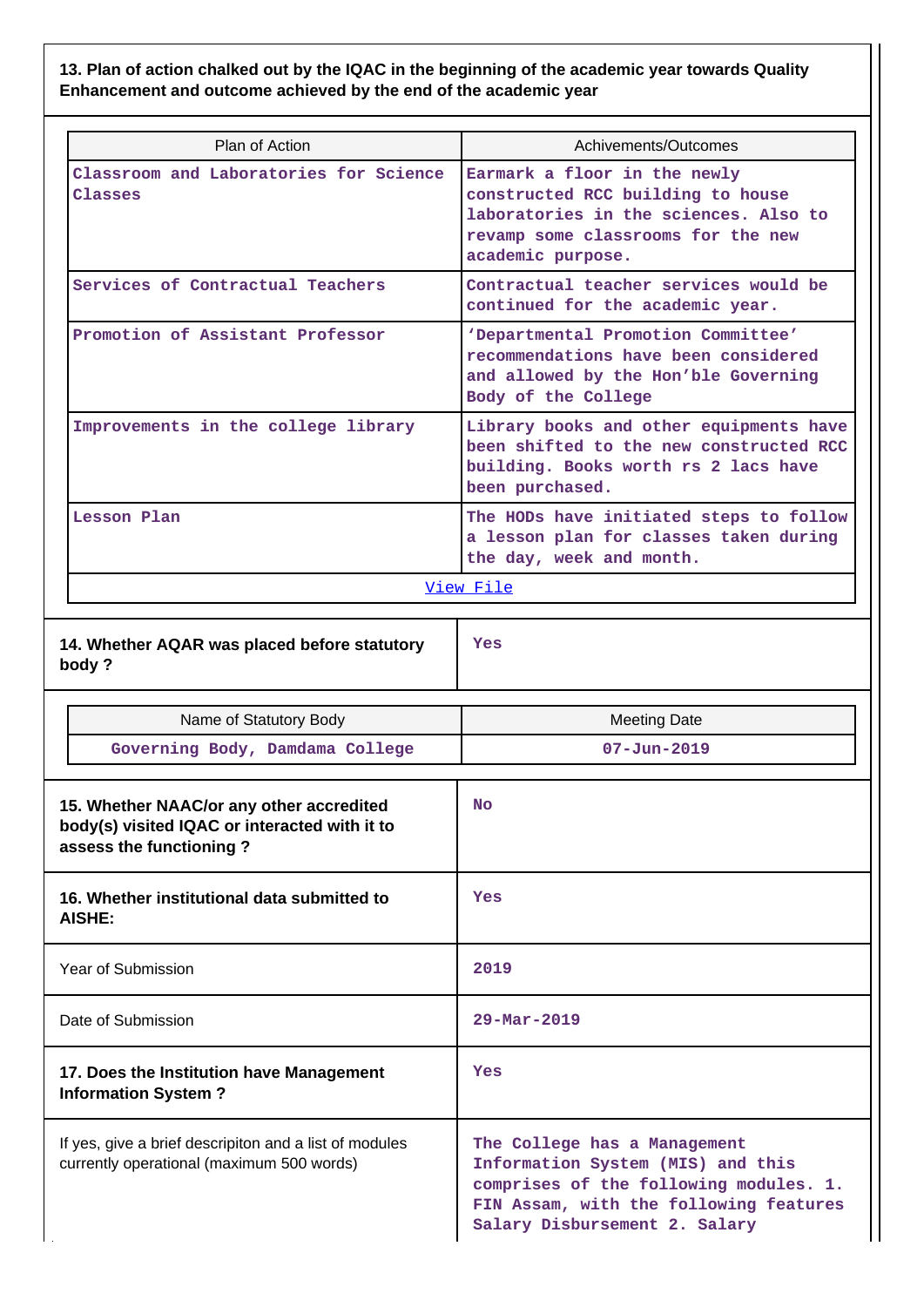```
Statement. 3. Library management
software • SOUL 2.0: Book Issue and
Return •
INFLIBNETNLIST(EBooks/EJournals) 4.
Teachers attendance are electronically
recorded and reproduced on demand.
```
# **Part B**

## **CRITERION I – CURRICULAR ASPECTS**

#### **1.1 – Curriculum Planning and Implementation**

 1.1.1 – Institution has the mechanism for well planned curriculum delivery and documentation. Explain in 500 words

 **1. CURRICULUM DEVELOPMENT – Damdama College being an affiliated College under the University of Gauhati follows the UG curriculum set by it. Hence, it has less scope in designing templates for various programs. Nonetheless, faculties of the college are aware of the issues of designing/ revision /restructuring of the syllabus organized by the university. The College takes necessary measures to enrich the same through a cross cutting of syllabus as and when necessary. At the same time, curriculum development workshops organized by the University and other colleges are attended regularly by the faculty members and suggestions are given whenever necessary. 2. TEACHING and LEARNING: Teaching and learning and evaluation are integral to learning and the college ensures that learners enjoy their classroom lectures and academic activity to the fullest. Towards this aim ICT classrooms are organized. Discussions and students participation are encouraged to make classrooms student centric and lively. Alongside the usual method of lecture the college has a policy of home assignments beginning from semester I students. Hands on experiences are on the pipeline for Semester VI students. This option will be available to the final semester students only. 3. EXAMINATION AND EVALUATION The college follows the semester system as prescribed by the University of Gauhati. It carries out sessional examinations, which is of 20 marks. Apart from these, students are also evaluated by various departments periodically. The results of these internal examinations are discussed with both the students and their guardians. The University of Gauhati sets question paper for the rest 80 marks at the end of the semester. The college collaborates with the affiliating university in the organization of these examinations. An examination committee distributes the schedule for the examination papers to the faculty members and slots invigilation duties in accordance. With respect to the evaluation process, faculties are informed about their set of duties. These include maintaining confidentiality in all matters. 4. Student Support and Progression. While the college suffers from a paucity of funds, students of the institution are encouraged to sit for various competitive examinations and faculties at an individual level guide students for various state and national level examinations. Webinars to motivate students join various professional programs are organized. Group discussions and student's seminars are also organized to help students express their ideas on various national and state level events and issues. 5. Research Faculties of the institution carry on with their research at a individual level. While many have done their doctorate programs under various universities, many are in the process of building up their proposal. The institution has also started a national level web journal called 'Social Dialogues' to discuss various socio-political issues pertaining to the region and outside. A journal on science fiction is also in the pipeline. Local story tellers are invited to speak on their experiences. They also tell stories and the institution plans to organize more of such oral story sessions to keep in touch with the region's and nation's past.**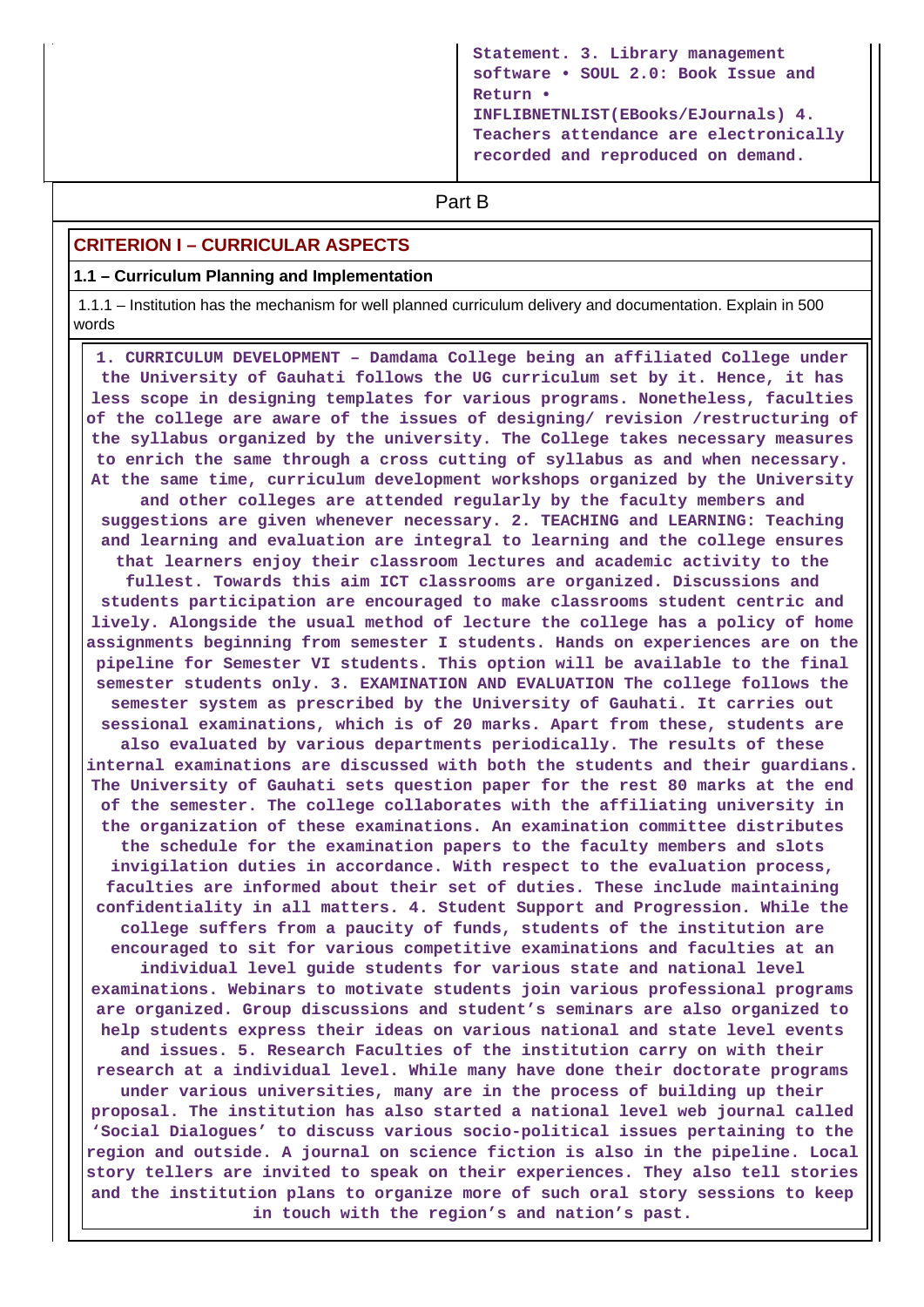|                             | 1.1.2 - Certificate/ Diploma Courses introduced during the academic year                                                                                                 |                                                                       |          |                                                              |                             |  |  |  |  |  |  |
|-----------------------------|--------------------------------------------------------------------------------------------------------------------------------------------------------------------------|-----------------------------------------------------------------------|----------|--------------------------------------------------------------|-----------------------------|--|--|--|--|--|--|
| Certificate                 | Diploma Courses                                                                                                                                                          | Dates of<br>Introduction                                              | Duration | Focus on employ<br>ability/entreprene<br>urship              | <b>Skill</b><br>Development |  |  |  |  |  |  |
| Nil                         | Advance<br>Diploma in<br>Computerized<br>Office Autom<br>ation(ADCOA)                                                                                                    |                                                                       | 80       | Employabil<br>ity                                            | Skill<br>Development        |  |  |  |  |  |  |
| N11                         | Advance<br>Diploma in<br>Software<br>Technology<br>(ADST)                                                                                                                | 04/02/2019                                                            | 80       | Employabil<br>ity                                            | Skill<br>Development        |  |  |  |  |  |  |
| Nil                         | Advance<br>Diploma in<br>Computer<br>Hardware Mai<br>ntenance (ADC<br>HM)                                                                                                | 04/02/2019                                                            | 80       | Employabil<br>ity                                            | <b>Skill</b><br>Development |  |  |  |  |  |  |
| Nil                         | Diploma in<br>ICT Applicat<br>ion (DICTA)                                                                                                                                | 04/02/2019                                                            | 80       | Employabil<br>ity                                            | Skill<br>Development        |  |  |  |  |  |  |
| 1.2 - Academic Flexibility  |                                                                                                                                                                          |                                                                       |          |                                                              |                             |  |  |  |  |  |  |
|                             | 1.2.1 - New programmes/courses introduced during the academic year                                                                                                       |                                                                       |          |                                                              |                             |  |  |  |  |  |  |
|                             |                                                                                                                                                                          | Programme/Course<br>Programme Specialization<br>Dates of Introduction |          |                                                              |                             |  |  |  |  |  |  |
|                             |                                                                                                                                                                          |                                                                       |          |                                                              |                             |  |  |  |  |  |  |
|                             | <b>Nill</b>                                                                                                                                                              | N/A                                                                   |          |                                                              | Nill                        |  |  |  |  |  |  |
|                             |                                                                                                                                                                          | View File                                                             |          |                                                              |                             |  |  |  |  |  |  |
|                             | 1.2.2 - Programmes in which Choice Based Credit System (CBCS)/Elective course system implemented at the<br>affiliated Colleges (if applicable) during the academic year. |                                                                       |          |                                                              |                             |  |  |  |  |  |  |
|                             | Name of programmes adopting<br><b>CBCS</b>                                                                                                                               | Programme Specialization                                              |          | <b>CBCS/Elective Course System</b>                           | Date of implementation of   |  |  |  |  |  |  |
|                             | Nill                                                                                                                                                                     | N/A                                                                   |          |                                                              | <b>Nill</b>                 |  |  |  |  |  |  |
|                             | 1.2.3 - Students enrolled in Certificate/ Diploma Courses introduced during the year                                                                                     |                                                                       |          |                                                              |                             |  |  |  |  |  |  |
|                             |                                                                                                                                                                          | Certificate                                                           |          | Diploma Course                                               |                             |  |  |  |  |  |  |
|                             | <b>Number of Students</b>                                                                                                                                                | Nil                                                                   |          |                                                              | 17                          |  |  |  |  |  |  |
| 1.3 - Curriculum Enrichment |                                                                                                                                                                          |                                                                       |          |                                                              |                             |  |  |  |  |  |  |
|                             | 1.3.1 – Value-added courses imparting transferable and life skills offered during the year                                                                               |                                                                       |          |                                                              |                             |  |  |  |  |  |  |
|                             | <b>Value Added Courses</b>                                                                                                                                               | Date of Introduction                                                  |          | Number of Students Enrolled                                  |                             |  |  |  |  |  |  |
|                             | N/A                                                                                                                                                                      | <b>Nill</b>                                                           |          |                                                              | Nill                        |  |  |  |  |  |  |
|                             |                                                                                                                                                                          | View File                                                             |          |                                                              |                             |  |  |  |  |  |  |
|                             | 1.3.2 - Field Projects / Internships under taken during the year                                                                                                         |                                                                       |          |                                                              |                             |  |  |  |  |  |  |
|                             | Project/Programme Title                                                                                                                                                  | Programme Specialization                                              |          | No. of students enrolled for Field<br>Projects / Internships |                             |  |  |  |  |  |  |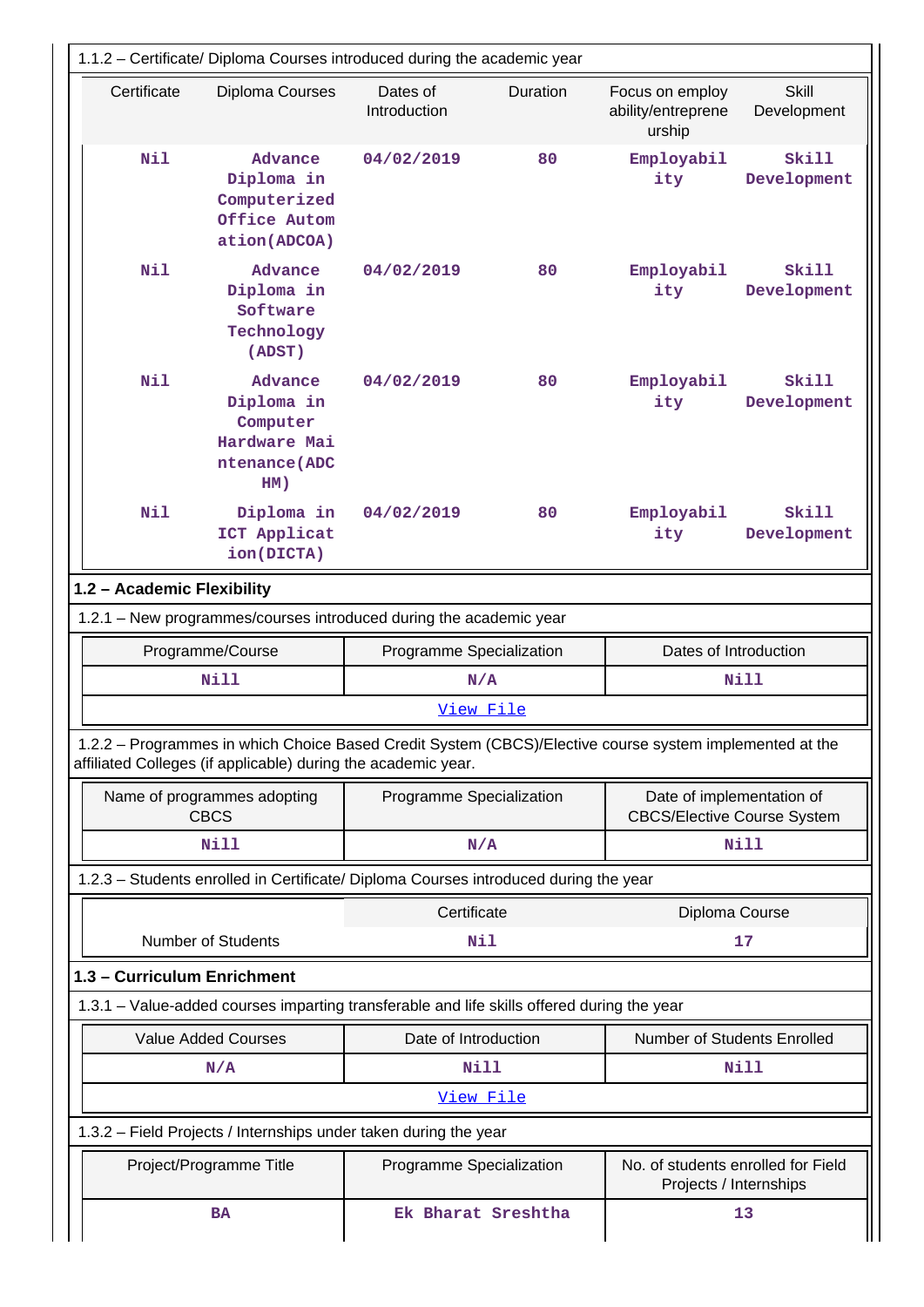|                                                                                                                                     |                                                                                                                              |  |            | Bharat: Excursion to<br>Rajasthan and Delhi                                                          |                                                                                                                                                                                                       |                                   |                          |  |  |
|-------------------------------------------------------------------------------------------------------------------------------------|------------------------------------------------------------------------------------------------------------------------------|--|------------|------------------------------------------------------------------------------------------------------|-------------------------------------------------------------------------------------------------------------------------------------------------------------------------------------------------------|-----------------------------------|--------------------------|--|--|
| <b>BA</b>                                                                                                                           |                                                                                                                              |  | Sonapur    | Educational Trip by the<br>Dept. of Education at                                                     |                                                                                                                                                                                                       | 25                                |                          |  |  |
| <b>BA</b>                                                                                                                           |                                                                                                                              |  | and Nature | Environment Field Study<br>Report: Men, Environment                                                  |                                                                                                                                                                                                       |                                   | 101                      |  |  |
| <b>BA</b>                                                                                                                           |                                                                                                                              |  |            | Educational Trip by the<br>Dept. of Assamese:<br>Barpeta Satra, Gorokhiya<br>Than and Patbauri Satra |                                                                                                                                                                                                       | 28                                |                          |  |  |
| <b>BA</b>                                                                                                                           |                                                                                                                              |  |            | Library Visit Dept of<br>Education: Cotton<br>University Library                                     |                                                                                                                                                                                                       |                                   | 25                       |  |  |
|                                                                                                                                     |                                                                                                                              |  |            | View File                                                                                            |                                                                                                                                                                                                       |                                   |                          |  |  |
| 1.4 - Feedback System                                                                                                               |                                                                                                                              |  |            |                                                                                                      |                                                                                                                                                                                                       |                                   |                          |  |  |
| 1.4.1 - Whether structured feedback received from all the stakeholders.                                                             |                                                                                                                              |  |            |                                                                                                      |                                                                                                                                                                                                       |                                   |                          |  |  |
| <b>Students</b><br><b>Teachers</b>                                                                                                  |                                                                                                                              |  |            |                                                                                                      |                                                                                                                                                                                                       | <b>No</b><br>No                   |                          |  |  |
| Employers                                                                                                                           |                                                                                                                              |  |            |                                                                                                      |                                                                                                                                                                                                       | No                                |                          |  |  |
| Alumni                                                                                                                              |                                                                                                                              |  |            |                                                                                                      |                                                                                                                                                                                                       | No                                |                          |  |  |
| Parents                                                                                                                             |                                                                                                                              |  |            | No.                                                                                                  |                                                                                                                                                                                                       |                                   |                          |  |  |
| 1.4.2 - How the feedback obtained is being analyzed and utilized for overall development of the institution?<br>(maximum 500 words) |                                                                                                                              |  |            |                                                                                                      |                                                                                                                                                                                                       |                                   |                          |  |  |
| <b>Feedback Obtained</b>                                                                                                            |                                                                                                                              |  |            |                                                                                                      |                                                                                                                                                                                                       |                                   |                          |  |  |
| N/A                                                                                                                                 |                                                                                                                              |  |            |                                                                                                      |                                                                                                                                                                                                       |                                   |                          |  |  |
| <b>CRITERION II - TEACHING- LEARNING AND EVALUATION</b>                                                                             |                                                                                                                              |  |            |                                                                                                      |                                                                                                                                                                                                       |                                   |                          |  |  |
| 2.1 - Student Enrolment and Profile                                                                                                 |                                                                                                                              |  |            |                                                                                                      |                                                                                                                                                                                                       |                                   |                          |  |  |
| 2.1.1 - Demand Ratio during the year                                                                                                |                                                                                                                              |  |            |                                                                                                      |                                                                                                                                                                                                       |                                   |                          |  |  |
| Name of the<br>Programme                                                                                                            | Programme<br>Specialization                                                                                                  |  | available  | Number of seats                                                                                      |                                                                                                                                                                                                       | Number of<br>Application received | <b>Students Enrolled</b> |  |  |
| <b>BA</b>                                                                                                                           | Assamese,<br>English,<br>Economics,<br>History,<br>Education,<br>Political<br>Science                                        |  |            | 500                                                                                                  | 436                                                                                                                                                                                                   |                                   | 434                      |  |  |
|                                                                                                                                     |                                                                                                                              |  |            | View File                                                                                            |                                                                                                                                                                                                       |                                   |                          |  |  |
| 2.2 - Catering to Student Diversity                                                                                                 |                                                                                                                              |  |            |                                                                                                      |                                                                                                                                                                                                       |                                   |                          |  |  |
| 2.2.1 - Student - Full time teacher ratio (current year data)                                                                       |                                                                                                                              |  |            |                                                                                                      |                                                                                                                                                                                                       |                                   |                          |  |  |
| Year                                                                                                                                | Number of<br>Number of<br>students enrolled<br>students enrolled<br>in the institution<br>in the institution<br>(UG)<br>(PG) |  |            |                                                                                                      | Number of<br>Number of<br>Number of<br>fulltime teachers<br>fulltime teachers<br>teachers<br>available in the<br>available in the<br>teaching both UG<br>and PG courses<br>institution<br>institution |                                   |                          |  |  |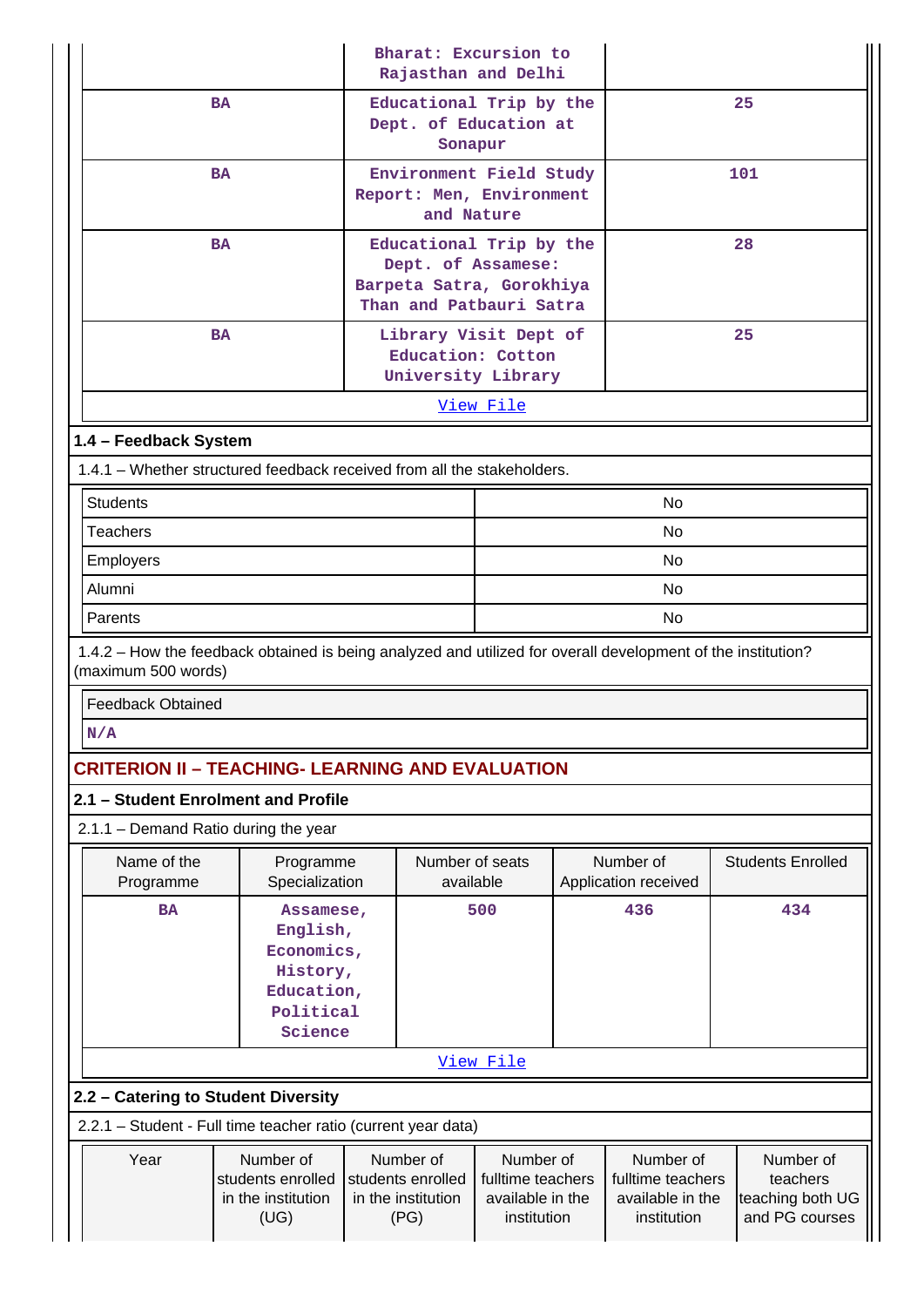|                                                                                                                                                           |      |                                                   |               |                                                                                                            | teaching only UG   teaching only PG<br>courses                 |      | courses                      |                                                                                 |                                                                                                                                                                                                                                                                                                                                                                                                                                                                                                                                                                               |  |
|-----------------------------------------------------------------------------------------------------------------------------------------------------------|------|---------------------------------------------------|---------------|------------------------------------------------------------------------------------------------------------|----------------------------------------------------------------|------|------------------------------|---------------------------------------------------------------------------------|-------------------------------------------------------------------------------------------------------------------------------------------------------------------------------------------------------------------------------------------------------------------------------------------------------------------------------------------------------------------------------------------------------------------------------------------------------------------------------------------------------------------------------------------------------------------------------|--|
| 2018                                                                                                                                                      |      | 1941                                              |               | <b>Nill</b>                                                                                                | 17                                                             |      |                              | Nill                                                                            | Nill                                                                                                                                                                                                                                                                                                                                                                                                                                                                                                                                                                          |  |
| 2.3 - Teaching - Learning Process                                                                                                                         |      |                                                   |               |                                                                                                            |                                                                |      |                              |                                                                                 |                                                                                                                                                                                                                                                                                                                                                                                                                                                                                                                                                                               |  |
| 2.3.1 – Percentage of teachers using ICT for effective teaching with Learning Management Systems (LMS), E-<br>learning resources etc. (current year data) |      |                                                   |               |                                                                                                            |                                                                |      |                              |                                                                                 |                                                                                                                                                                                                                                                                                                                                                                                                                                                                                                                                                                               |  |
| Number of<br>Number of<br><b>Teachers on Roll</b><br>teachers using<br>ICT (LMS, e-<br>Resources)                                                         |      |                                                   |               | <b>ICT Tools and</b><br>resources<br>available                                                             | Number of ICT<br>enabled<br>Classrooms                         |      | Numberof smart<br>classrooms |                                                                                 | E-resources and<br>techniques used                                                                                                                                                                                                                                                                                                                                                                                                                                                                                                                                            |  |
| 17                                                                                                                                                        |      | 7                                                 |               | 10                                                                                                         | $\overline{2}$                                                 |      |                              | $\overline{a}$                                                                  | $\overline{a}$                                                                                                                                                                                                                                                                                                                                                                                                                                                                                                                                                                |  |
|                                                                                                                                                           |      |                                                   |               | View File of ICT Tools and resources                                                                       |                                                                |      |                              |                                                                                 |                                                                                                                                                                                                                                                                                                                                                                                                                                                                                                                                                                               |  |
|                                                                                                                                                           |      |                                                   |               | View File of E-resources and techniques used                                                               |                                                                |      |                              |                                                                                 |                                                                                                                                                                                                                                                                                                                                                                                                                                                                                                                                                                               |  |
| 2.3.2 - Students mentoring system available in the institution? Give details. (maximum 500 words)                                                         |      |                                                   |               |                                                                                                            |                                                                |      |                              |                                                                                 |                                                                                                                                                                                                                                                                                                                                                                                                                                                                                                                                                                               |  |
|                                                                                                                                                           |      |                                                   |               | life in the college, especially relating to the extra-curricular and co-curricular activities.             |                                                                |      |                              |                                                                                 | A committee constituted of the HODs, the Academic committee and the IQAC decide on the mentors for the<br>students. They make the allotment of students under each mentor and place the same before the Principal for<br>final approval. The mentors guide the students on all possible matters. Apart from the regular course related<br>issues like class work, examinations, course preparedness, field reports etc the mentors also guide students on<br>personal issues. Mentors guide their wards in participation and entitlement related issues as well in the campus |  |
| Number of students enrolled in the<br>institution                                                                                                         |      |                                                   |               | Number of fulltime teachers                                                                                |                                                                |      |                              |                                                                                 | Mentor: Mentee Ratio                                                                                                                                                                                                                                                                                                                                                                                                                                                                                                                                                          |  |
|                                                                                                                                                           | 1941 |                                                   |               |                                                                                                            | 17                                                             |      |                              |                                                                                 | 1:114                                                                                                                                                                                                                                                                                                                                                                                                                                                                                                                                                                         |  |
| 2.4 - Teacher Profile and Quality                                                                                                                         |      |                                                   |               |                                                                                                            |                                                                |      |                              |                                                                                 |                                                                                                                                                                                                                                                                                                                                                                                                                                                                                                                                                                               |  |
| 2.4.1 - Number of full time teachers appointed during the year                                                                                            |      |                                                   |               |                                                                                                            |                                                                |      |                              |                                                                                 |                                                                                                                                                                                                                                                                                                                                                                                                                                                                                                                                                                               |  |
| No. of sanctioned<br>positions                                                                                                                            |      | No. of filled positions                           |               | Vacant positions                                                                                           | Positions filled during<br>the current year                    |      |                              |                                                                                 | No. of faculty with<br>Ph.D                                                                                                                                                                                                                                                                                                                                                                                                                                                                                                                                                   |  |
| 21                                                                                                                                                        |      | 17                                                |               | 4                                                                                                          |                                                                |      | Nill                         |                                                                                 | 4                                                                                                                                                                                                                                                                                                                                                                                                                                                                                                                                                                             |  |
| International level from Government, recognised bodies during the year)                                                                                   |      |                                                   |               |                                                                                                            |                                                                |      |                              |                                                                                 | 2.4.2 - Honours and recognition received by teachers (received awards, recognition, fellowships at State, National,                                                                                                                                                                                                                                                                                                                                                                                                                                                           |  |
| Year of Award                                                                                                                                             |      |                                                   |               | Name of full time teachers<br>receiving awards from<br>state level, national level,<br>international level |                                                                |      | Designation                  |                                                                                 | Name of the award,<br>fellowship, received from<br>Government or recognized<br>bodies                                                                                                                                                                                                                                                                                                                                                                                                                                                                                         |  |
| 2019                                                                                                                                                      |      |                                                   | N/A           |                                                                                                            |                                                                | Nill |                              |                                                                                 | N/A                                                                                                                                                                                                                                                                                                                                                                                                                                                                                                                                                                           |  |
|                                                                                                                                                           |      |                                                   |               |                                                                                                            | View File                                                      |      |                              |                                                                                 |                                                                                                                                                                                                                                                                                                                                                                                                                                                                                                                                                                               |  |
| 2.5 - Evaluation Process and Reforms                                                                                                                      |      |                                                   |               |                                                                                                            |                                                                |      |                              |                                                                                 |                                                                                                                                                                                                                                                                                                                                                                                                                                                                                                                                                                               |  |
| the year                                                                                                                                                  |      |                                                   |               |                                                                                                            |                                                                |      |                              |                                                                                 | 2.5.1 – Number of days from the date of semester-end/ year- end examination till the declaration of results during                                                                                                                                                                                                                                                                                                                                                                                                                                                            |  |
| Programme Name<br>Programme Code                                                                                                                          |      |                                                   | Semester/year |                                                                                                            | Last date of the last<br>semester-end/year-<br>end examination |      |                              | Date of declaration of<br>results of semester-<br>end/ year- end<br>examination |                                                                                                                                                                                                                                                                                                                                                                                                                                                                                                                                                                               |  |
| <b>BA</b>                                                                                                                                                 |      | ASSAMESE,<br>ECONOMICS,<br>EDUCATION,<br>ENGLISH, |               |                                                                                                            | 6                                                              |      | 08/06/2019                   |                                                                                 | 10/07/2019                                                                                                                                                                                                                                                                                                                                                                                                                                                                                                                                                                    |  |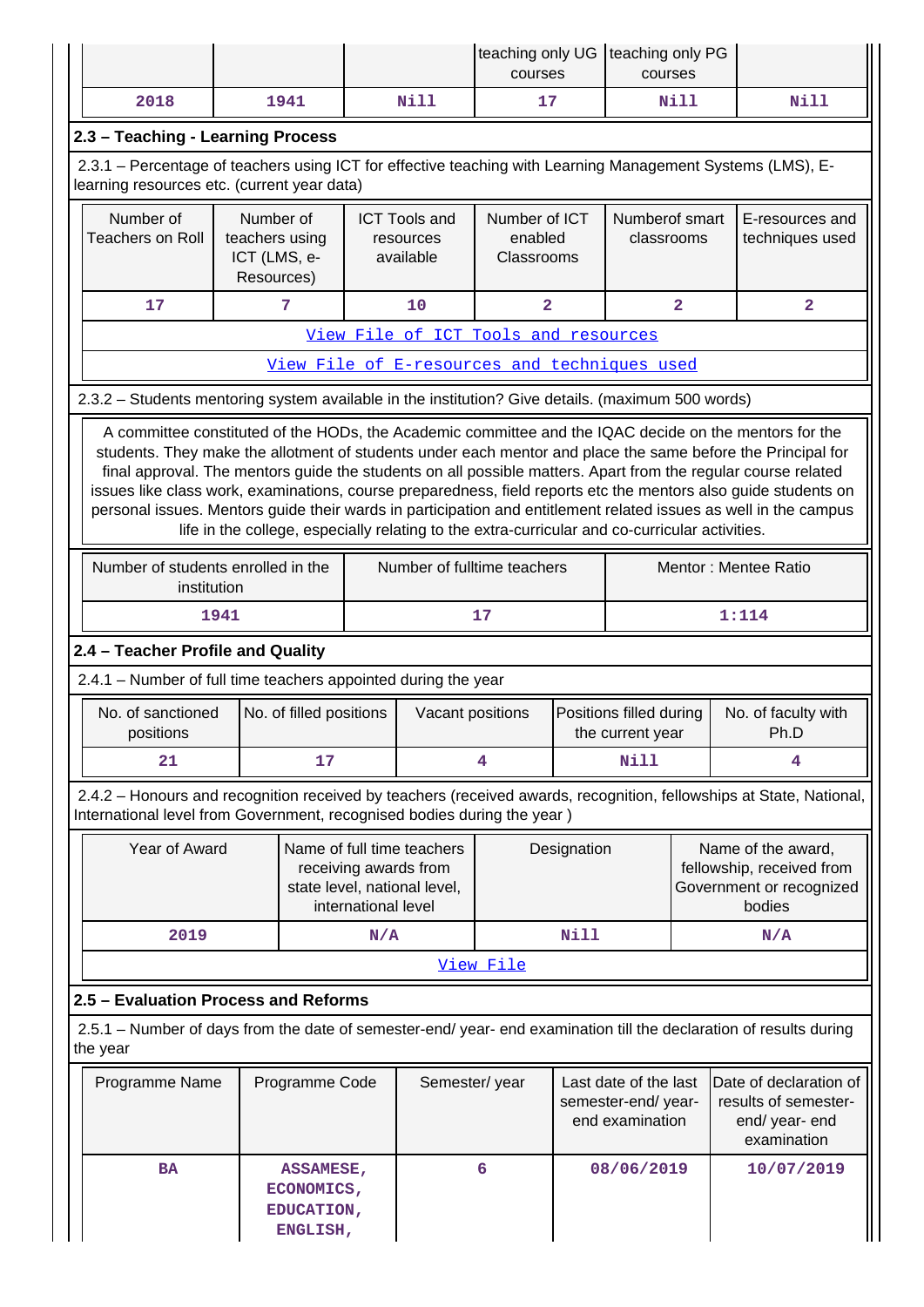[View File](https://assessmentonline.naac.gov.in/public/Postacc/Evaluation/13370_Evaluation_1630141876.xlsx)

2.5.2 – Reforms initiated on Continuous Internal Evaluation(CIE) system at the institutional level (250 words)

 **The college has a continuous internal evaluation mechanism to prepare students for their semester end examinations. Faculties prepare questions and evaluate the answer scripts. Evaluations are also carried on basis of their class performance, attendance and other activities, like extempore speech, debate competitions etc. Field trips are regularly organized by departments and students are asked to prepare reports on their learning outcome from the same. Group discussions also form a part of the evaluation process.**

 2.5.3 – Academic calendar prepared and adhered for conduct of Examination and other related matters (250 words)

 **In the Academic Calender prepared for 2018-2019, other than usual classes, the College celebrated its foundation day on the 9th of August. Internal assessment (for honors courses) were held on 22nd September and from 24-28th of September. Freshman Social was organized on 29th September. Internal assessments for B.A 1st, 3rd, and 5th Semester students were held from 10-12th October. A talk on 'Financial Management'was delivered by the bank manager of Assam Gramin Vikas Bank on 10thJanurary, 2019. Saraswati Puja was celebrated on 10th February, 2019. A seminar on voting behavior was conducted by Mrs. Aparna Sarma(ACS) Circle Officder, Kamrup on April 3rd 2019. Dr. Abani Bhagwati, Prof. Dept of Geography, Gauhati University delivered a lecture entitled 'Man, Environment and Nature'on 12.04. 2019. Trash Tag Challenge Program was organized on he 20th April, 2019 with NSS Unit of College. A talk on 'Environmental Sustainability'was given by Mrs. Purnima Debi Burman, Green Oscar awarded on April, 22, 2019. Promode Chandra Bhattacharya delivered a lecture on Assamese Language Pronunciation: Problems and its Solutions on 30.04.2019. International'Yoga Day'was celebrated on 21st June, 2019.**

## **2.6 – Student Performance and Learning Outcomes**

 2.6.1 – Program outcomes, program specific outcomes and course outcomes for all programs offered by the institution are stated and displayed in website of the institution (to provide the weblink)

> [https://damdamacollege.edu.in/wp-content/uploads/2021/08/Program](https://damdamacollege.edu.in/wp-content/uploads/2021/08/Program-outcomes_16_17.pdf)[outcomes\\_16\\_17.pdf](https://damdamacollege.edu.in/wp-content/uploads/2021/08/Program-outcomes_16_17.pdf)

## 2.6.2 – Pass percentage of students

| Programme<br>Code | Programme<br>Name                                                                                 | Programme<br>Specialization | Number of<br>students<br>appeared in the<br>final year<br>examination | Number of<br>students passed<br>in final year<br>examination | Pass Percentage |  |  |  |  |
|-------------------|---------------------------------------------------------------------------------------------------|-----------------------------|-----------------------------------------------------------------------|--------------------------------------------------------------|-----------------|--|--|--|--|
| UG                | <b>BA</b><br>Assamese,<br>English,<br>Economics,<br>Education,<br>History<br>Political<br>Science |                             | 490                                                                   | 225                                                          | 45.92           |  |  |  |  |
| View File         |                                                                                                   |                             |                                                                       |                                                              |                 |  |  |  |  |

## **2.7 – Student Satisfaction Survey**

2.7.1 – Student Satisfaction Survey (SSS) on overall institutional performance (Institution may design the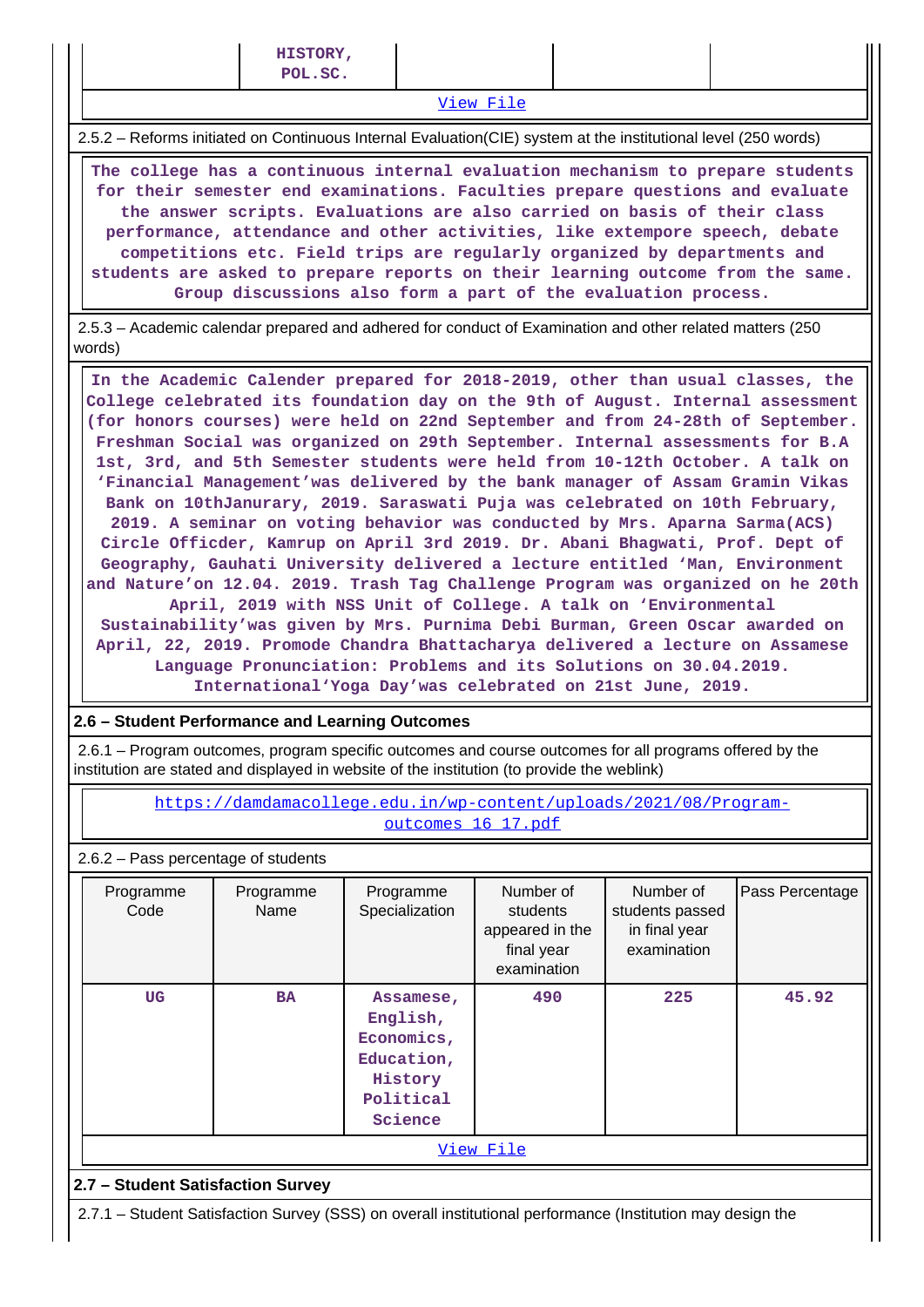I questionnaire) (results and details be provided as weblink)

| $q$ uestioninalie) (results and details be provided as weblink)                                                                                            |                                                                   |            |                               |                         |               |                           |                                    |                                   |
|------------------------------------------------------------------------------------------------------------------------------------------------------------|-------------------------------------------------------------------|------------|-------------------------------|-------------------------|---------------|---------------------------|------------------------------------|-----------------------------------|
|                                                                                                                                                            | http://damdamacollege.edu.in/wp-content/uploads/2021/08/Students- |            | Survey-2018-2019.pdf          |                         |               |                           |                                    |                                   |
| <b>CRITERION III - RESEARCH, INNOVATIONS AND EXTENSION</b>                                                                                                 |                                                                   |            |                               |                         |               |                           |                                    |                                   |
| 3.1 - Resource Mobilization for Research                                                                                                                   |                                                                   |            |                               |                         |               |                           |                                    |                                   |
| 3.1.1 - Research funds sanctioned and received from various agencies, industry and other organisations                                                     |                                                                   |            |                               |                         |               |                           |                                    |                                   |
| Nature of the Project                                                                                                                                      | Duration                                                          |            | Name of the funding<br>agency |                         |               | Total grant<br>sanctioned | Amount received<br>during the year |                                   |
| Major<br>Projects                                                                                                                                          | 0                                                                 |            |                               | N/A                     |               | 0                         |                                    | $\mathbf 0$                       |
|                                                                                                                                                            |                                                                   |            |                               | View File               |               |                           |                                    |                                   |
| 3.2 - Innovation Ecosystem                                                                                                                                 |                                                                   |            |                               |                         |               |                           |                                    |                                   |
| 3.2.1 - Workshops/Seminars Conducted on Intellectual Property Rights (IPR) and Industry-Academia Innovative<br>practices during the year                   |                                                                   |            |                               |                         |               |                           |                                    |                                   |
| Title of workshop/seminar                                                                                                                                  |                                                                   |            | Name of the Dept.             |                         |               |                           |                                    | Date                              |
| N/A                                                                                                                                                        |                                                                   |            | N/A                           |                         |               |                           |                                    |                                   |
| 3.2.2 - Awards for Innovation won by Institution/Teachers/Research scholars/Students during the year                                                       |                                                                   |            |                               |                         |               |                           |                                    |                                   |
| Title of the innovation                                                                                                                                    | Name of Awardee                                                   |            | Awarding Agency               |                         |               | Date of award             |                                    | Category                          |
| N/A                                                                                                                                                        | N/A                                                               |            |                               | N/A                     |               | Nill                      |                                    | N/A                               |
|                                                                                                                                                            |                                                                   |            |                               | View File               |               |                           |                                    |                                   |
| 3.2.3 - No. of Incubation centre created, start-ups incubated on campus during the year                                                                    |                                                                   |            |                               |                         |               |                           |                                    |                                   |
| Incubation<br>Center                                                                                                                                       | Name                                                              |            | Sponsered By                  | Name of the<br>Start-up |               | Nature of Start-<br>up    |                                    | Date of<br>Commencement           |
| N/A                                                                                                                                                        | N/A                                                               |            | N/A                           | N/A                     |               | N/A                       |                                    | Nill                              |
|                                                                                                                                                            |                                                                   |            |                               | View File               |               |                           |                                    |                                   |
| 3.3 - Research Publications and Awards                                                                                                                     |                                                                   |            |                               |                         |               |                           |                                    |                                   |
| 3.3.1 - Incentive to the teachers who receive recognition/awards                                                                                           |                                                                   |            |                               |                         |               |                           |                                    |                                   |
| <b>State</b>                                                                                                                                               |                                                                   |            | National                      |                         | International |                           |                                    |                                   |
| 0                                                                                                                                                          |                                                                   |            | 0                             |                         |               |                           |                                    | 0                                 |
| 3.3.2 - Ph. Ds awarded during the year (applicable for PG College, Research Center)                                                                        |                                                                   |            |                               |                         |               |                           |                                    |                                   |
|                                                                                                                                                            | Name of the Department                                            |            |                               |                         |               | Number of PhD's Awarded   |                                    |                                   |
|                                                                                                                                                            | N/A                                                               |            |                               |                         |               |                           | <b>Nill</b>                        |                                   |
| 3.3.3 - Research Publications in the Journals notified on UGC website during the year                                                                      |                                                                   |            |                               |                         |               |                           |                                    |                                   |
| <b>Type</b>                                                                                                                                                |                                                                   | Department |                               | Number of Publication   |               |                           |                                    | Average Impact Factor (if<br>any) |
| National                                                                                                                                                   |                                                                   | N/A        |                               |                         | Nill          |                           |                                    | Nill                              |
|                                                                                                                                                            |                                                                   |            |                               | View File               |               |                           |                                    |                                   |
| 3.3.4 – Books and Chapters in edited Volumes / Books published, and papers in National/International Conference<br>Proceedings per Teacher during the year |                                                                   |            |                               |                         |               |                           |                                    |                                   |
|                                                                                                                                                            | Department                                                        |            |                               |                         |               | Number of Publication     |                                    |                                   |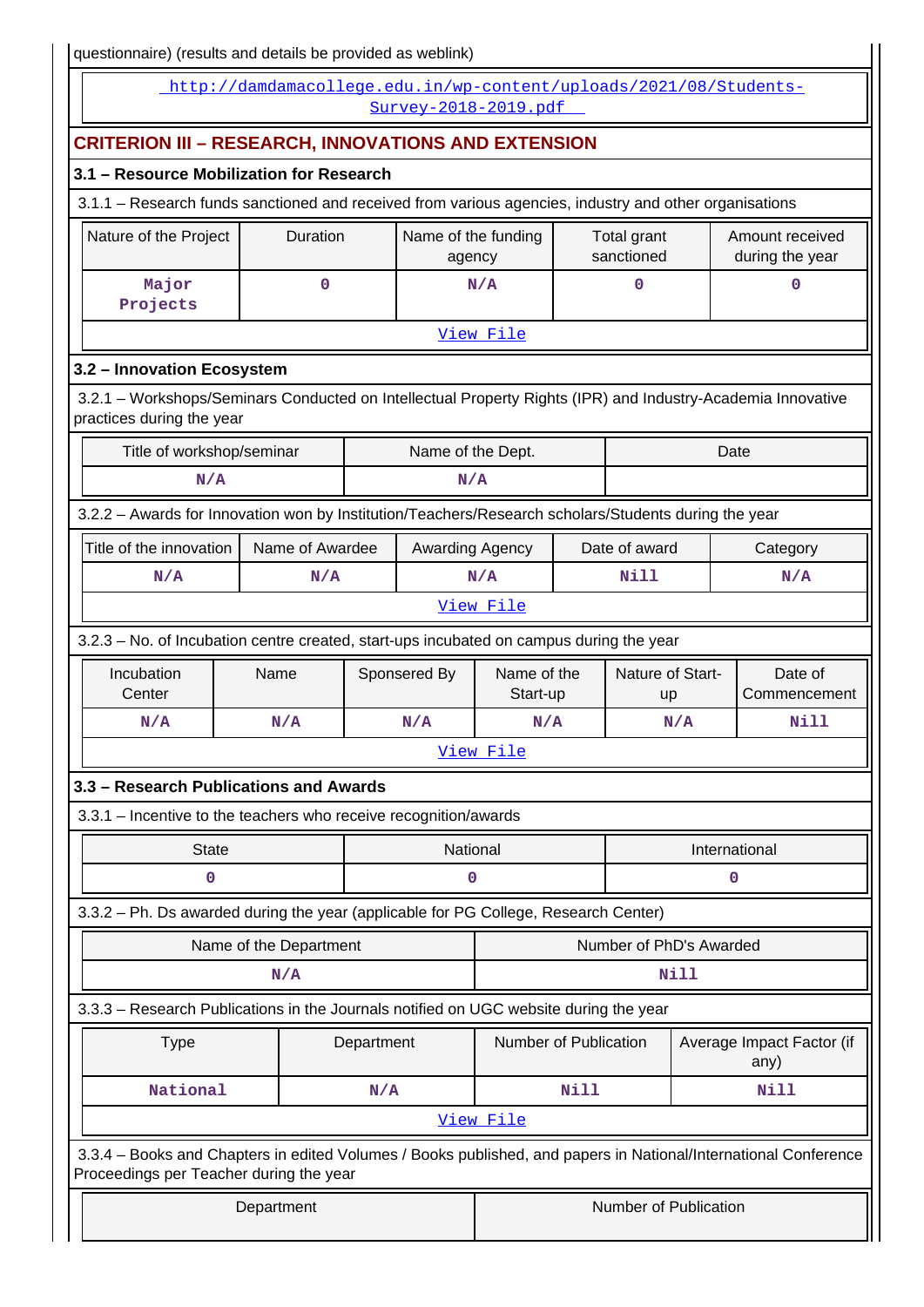|                                                                                                                                                                                                                    | <b>Assamese</b>   |                                                 |                        |                                                                                             |                                                          | $\overline{a}$                                       |                                                                    |
|--------------------------------------------------------------------------------------------------------------------------------------------------------------------------------------------------------------------|-------------------|-------------------------------------------------|------------------------|---------------------------------------------------------------------------------------------|----------------------------------------------------------|------------------------------------------------------|--------------------------------------------------------------------|
|                                                                                                                                                                                                                    | <b>ECONOMICS</b>  |                                                 | View File              |                                                                                             |                                                          | $\overline{\mathbf{2}}$                              |                                                                    |
|                                                                                                                                                                                                                    |                   |                                                 |                        |                                                                                             |                                                          |                                                      |                                                                    |
| 3.3.5 - Bibliometrics of the publications during the last Academic year based on average citation index in Scopus/<br>Web of Science or PubMed/ Indian Citation Index                                              |                   |                                                 |                        |                                                                                             |                                                          |                                                      |                                                                    |
| Title of the<br>Paper                                                                                                                                                                                              | Name of<br>Author | Title of journal                                | Year of<br>publication | <b>Citation Index</b><br>Institutional<br>affiliation as<br>mentioned in<br>the publication |                                                          | Number of<br>citations<br>excluding self<br>citation |                                                                    |
|                                                                                                                                                                                                                    |                   | No Data Entered/Not Applicable !!!              |                        |                                                                                             |                                                          |                                                      |                                                                    |
|                                                                                                                                                                                                                    |                   |                                                 | <u>View File</u>       |                                                                                             |                                                          |                                                      |                                                                    |
| 3.3.6 - h-Index of the Institutional Publications during the year. (based on Scopus/ Web of science)                                                                                                               |                   |                                                 |                        |                                                                                             |                                                          |                                                      |                                                                    |
| Title of the<br>Paper                                                                                                                                                                                              | Name of<br>Author | Title of journal                                | Year of<br>publication | h-index                                                                                     |                                                          | Number of<br>citations<br>excluding self<br>citation | Institutional<br>affiliation as<br>mentioned in<br>the publication |
|                                                                                                                                                                                                                    |                   | No Data Entered/Not Applicable !!!              |                        |                                                                                             |                                                          |                                                      |                                                                    |
|                                                                                                                                                                                                                    |                   |                                                 | View File              |                                                                                             |                                                          |                                                      |                                                                    |
| 3.3.7 - Faculty participation in Seminars/Conferences and Symposia during the year:                                                                                                                                |                   |                                                 |                        |                                                                                             |                                                          |                                                      |                                                                    |
| Number of Faculty                                                                                                                                                                                                  |                   | International                                   | National               |                                                                                             | <b>State</b>                                             |                                                      | Local                                                              |
| Presented<br>papers                                                                                                                                                                                                |                   | Nill                                            | 4                      |                                                                                             | Nill                                                     |                                                      | <b>Nill</b>                                                        |
|                                                                                                                                                                                                                    |                   |                                                 | View File              |                                                                                             |                                                          |                                                      |                                                                    |
| 3.4 - Extension Activities                                                                                                                                                                                         |                   |                                                 |                        |                                                                                             |                                                          |                                                      |                                                                    |
| 3.4.1 – Number of extension and outreach programmes conducted in collaboration with industry, community and<br>Non- Government Organisations through NSS/NCC/Red cross/Youth Red Cross (YRC) etc., during the year |                   |                                                 |                        |                                                                                             |                                                          |                                                      |                                                                    |
| Title of the activities                                                                                                                                                                                            |                   | Organising unit/agency/<br>collaborating agency |                        |                                                                                             | Number of teachers<br>participated in such<br>activities |                                                      | Number of students<br>participated in such<br>activities           |
| Independence Day<br>Celebration                                                                                                                                                                                    |                   | Damdama College,<br>NSS Unit                    |                        |                                                                                             | 17                                                       |                                                      | 50                                                                 |
| <b>Blood Donation</b><br><b>Awareness Camp</b>                                                                                                                                                                     |                   | FRU Sualkuch and<br>Damdama College             |                        |                                                                                             | 17                                                       |                                                      | 96                                                                 |
| Trashtag<br>Challenge                                                                                                                                                                                              |                   | Damdama College,<br>NSS Unit                    |                        |                                                                                             | 17                                                       |                                                      | 30                                                                 |
| Yoga Fest                                                                                                                                                                                                          |                   | SSAYC and Damdama<br>Colege                     |                        |                                                                                             | 17                                                       |                                                      | 25                                                                 |
|                                                                                                                                                                                                                    |                   |                                                 | View File              |                                                                                             |                                                          |                                                      |                                                                    |
| 3.4.2 - Awards and recognition received for extension activities from Government and other recognized bodies<br>during the year                                                                                    |                   |                                                 |                        |                                                                                             |                                                          |                                                      |                                                                    |
| Name of the activity                                                                                                                                                                                               |                   | Award/Recognition                               |                        |                                                                                             | <b>Awarding Bodies</b>                                   |                                                      | Number of students<br><b>Benefited</b>                             |
|                                                                                                                                                                                                                    |                   | No Data Entered/Not Applicable !!!              |                        |                                                                                             |                                                          |                                                      |                                                                    |
|                                                                                                                                                                                                                    |                   |                                                 | View File              |                                                                                             |                                                          |                                                      |                                                                    |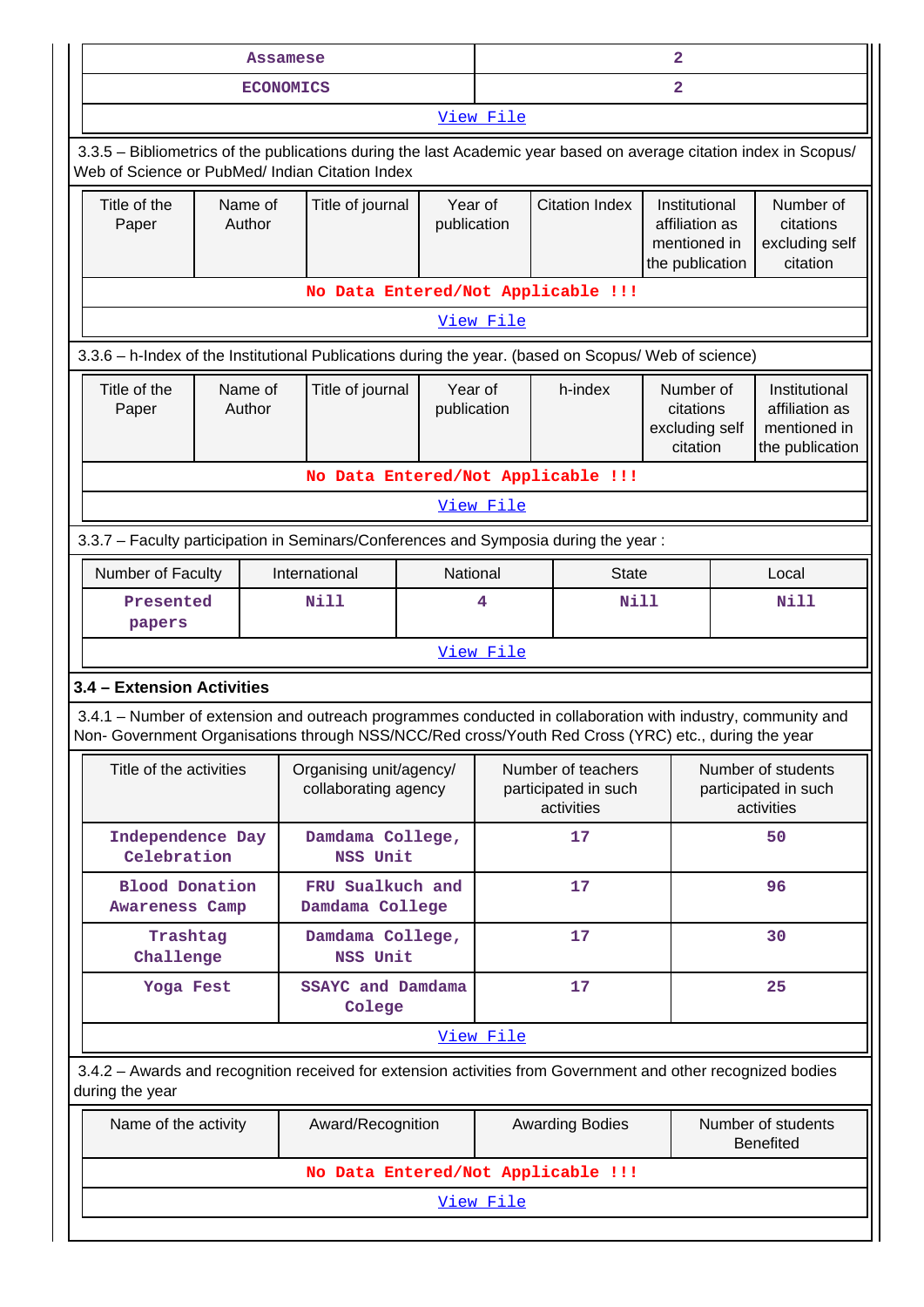3.4.3 – Students participating in extension activities with Government Organisations, Non-Government Organisations and programmes such as Swachh Bharat, Aids Awareness, Gender Issue, etc. during the year Name of the scheme Organising unit/Agen cy/collaborating agency Name of the activity  $\vert$  Number of teachers participated in such activites Number of students participated in such activites Swach Bharat | NSS Unit **Damdama College Swach Bharat 13** 13 35  **World Environment Day Damdama College NSS Unit Poster Essay and Speech Competition 15 32 Health Awareness NSS Unit Damdama College against the Use Awareness of tobacco, plastics and alcohol 15 54** [View File](https://assessmentonline.naac.gov.in/public/Postacc/Students_in_extension/13370_Students_in_extension_1630142953.xlsx) **3.5 – Collaborations** 3.5.1 – Number of Collaborative activities for research, faculty exchange, student exchange during the year Nature of activity **Participant** Source of financial support | Duration **No Data Entered/Not Applicable !!!** [View File](https://assessmentonline.naac.gov.in/public/Postacc/Collab_activities/13370_Collab_activities_1630142985.xlsx) 3.5.2 – Linkages with institutions/industries for internship, on-the- job training, project work, sharing of research facilities etc. during the year Nature of linkage  $\vert$  Title of the linkage Name of the partnering institution/ industry /research lab with contact details Duration From | Duration To | Participant  **On-the-Job training Collaborat ive Activity MSME 08/08/2018 08/08/2018 24** [View File](https://assessmentonline.naac.gov.in/public/Postacc/Linkages/13370_Linkages_1630143045.xlsx) 3.5.3 – MoUs signed with institutions of national, international importance, other universities, industries, corporate houses etc. during the year Organisation | Date of MoU signed | Purpose/Activities | Number of students/teachers participated under MoUs  **Assam Electronics Development Corporation Ltd. 04/02/2019 Computer Related Courses 17** [View File](https://assessmentonline.naac.gov.in/public/Postacc/MoU/13370_MoU_1630143085.xlsx) **CRITERION IV – INFRASTRUCTURE AND LEARNING RESOURCES 4.1 – Physical Facilities** 4.1.1 – Budget allocation, excluding salary for infrastructure augmentation during the year Budget allocated for infrastructure augmentation **Budget utilized for infrastructure development**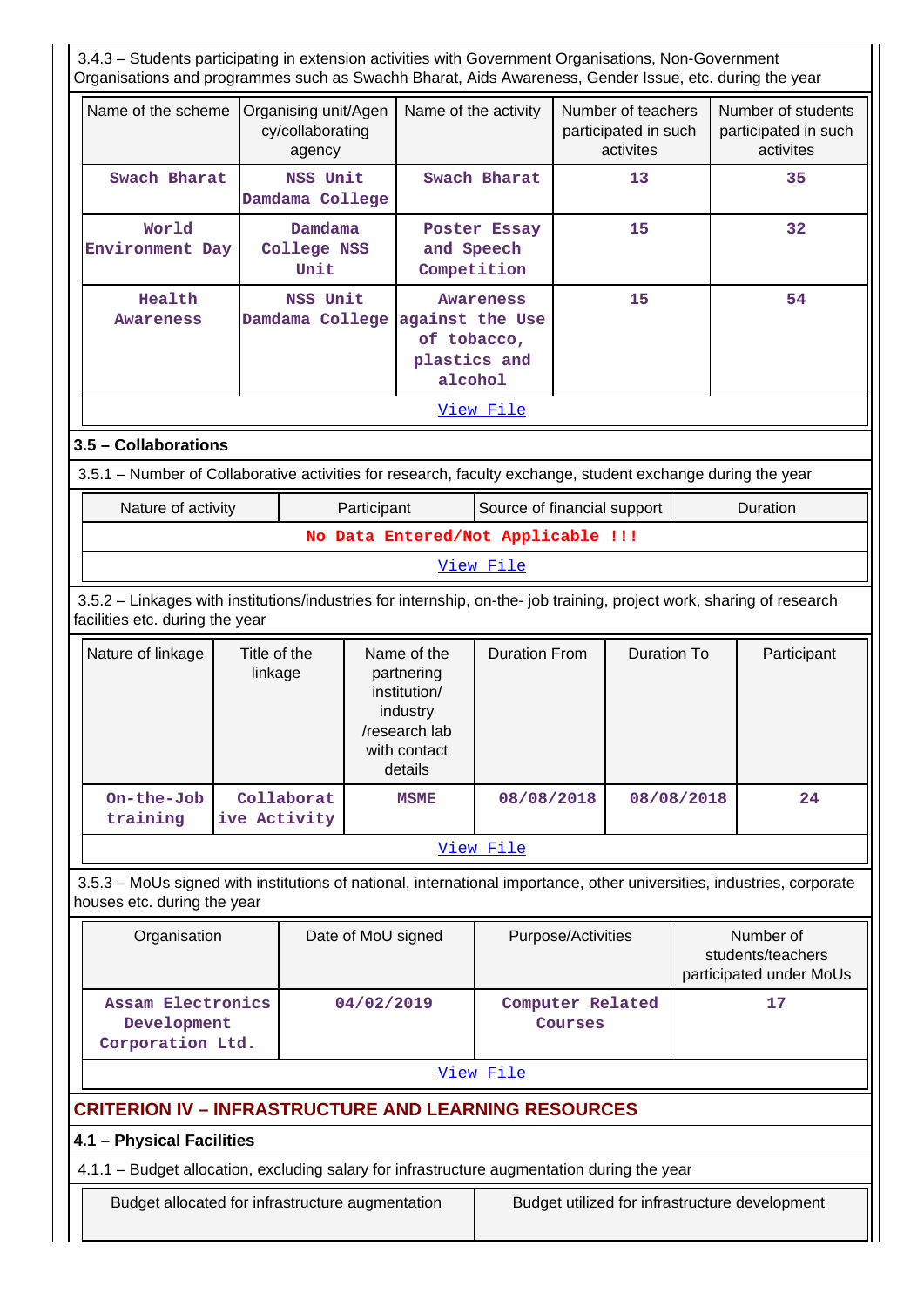|                                                                                                                                                                                                                                                         |                                                                    | 700000   |                                             |                            |                                                                             |                                    |                 | 702144         |                              |               |
|---------------------------------------------------------------------------------------------------------------------------------------------------------------------------------------------------------------------------------------------------------|--------------------------------------------------------------------|----------|---------------------------------------------|----------------------------|-----------------------------------------------------------------------------|------------------------------------|-----------------|----------------|------------------------------|---------------|
| 4.1.2 - Details of augmentation in infrastructure facilities during the year                                                                                                                                                                            |                                                                    |          |                                             |                            |                                                                             |                                    |                 |                |                              |               |
|                                                                                                                                                                                                                                                         | <b>Facilities</b><br><b>Existing or Newly Added</b>                |          |                                             |                            |                                                                             |                                    |                 |                |                              |               |
|                                                                                                                                                                                                                                                         | Campus Area                                                        |          |                                             |                            | Newly Added                                                                 |                                    |                 |                |                              |               |
|                                                                                                                                                                                                                                                         | Class rooms                                                        |          |                                             |                            |                                                                             |                                    |                 | Existing       |                              |               |
|                                                                                                                                                                                                                                                         | Laboratories                                                       |          |                                             |                            |                                                                             |                                    |                 | Newly Added    |                              |               |
|                                                                                                                                                                                                                                                         | Seminar Halls                                                      |          |                                             |                            |                                                                             |                                    |                 | Existing       |                              |               |
|                                                                                                                                                                                                                                                         | Value of the equipment purchased<br>during the year (rs. in lakhs) |          |                                             |                            |                                                                             |                                    |                 | Existing       |                              |               |
|                                                                                                                                                                                                                                                         |                                                                    |          |                                             |                            | View File                                                                   |                                    |                 |                |                              |               |
| 4.2 - Library as a Learning Resource                                                                                                                                                                                                                    |                                                                    |          |                                             |                            |                                                                             |                                    |                 |                |                              |               |
| 4.2.1 - Library is automated {Integrated Library Management System (ILMS)}                                                                                                                                                                              |                                                                    |          |                                             |                            |                                                                             |                                    |                 |                |                              |               |
| Name of the ILMS<br>software                                                                                                                                                                                                                            |                                                                    |          | Nature of automation (fully<br>or patially) |                            |                                                                             | Version                            |                 |                | Year of automation           |               |
| <b>SOUL</b>                                                                                                                                                                                                                                             |                                                                    |          | Fully                                       |                            |                                                                             | 2.0                                |                 |                | 2016                         |               |
| 4.2.2 - Library Services                                                                                                                                                                                                                                |                                                                    |          |                                             |                            |                                                                             |                                    |                 |                |                              |               |
| Library<br>Service Type                                                                                                                                                                                                                                 |                                                                    | Existing |                                             |                            | Total<br>Newly Added                                                        |                                    |                 |                |                              |               |
| Text<br><b>Books</b>                                                                                                                                                                                                                                    | 13641                                                              |          | 1300000                                     |                            | 1823                                                                        | 273450                             |                 | 15464          |                              | 1573450       |
| Reference<br><b>Books</b>                                                                                                                                                                                                                               | 1890                                                               |          | 189000                                      |                            | 500                                                                         | 52350                              |                 | 2390           |                              | 241350        |
| e-Books                                                                                                                                                                                                                                                 | <b>Nill</b>                                                        |          | <b>Nill</b>                                 |                            | <b>Nill</b>                                                                 | Nill                               |                 | Nill           |                              | Nill          |
| Journals                                                                                                                                                                                                                                                | 4                                                                  |          | 16000                                       |                            | 2                                                                           | 3200                               |                 | 6              |                              | 19200         |
| $e-$<br>Journals                                                                                                                                                                                                                                        | <b>Nill</b>                                                        |          | <b>Nill</b>                                 |                            | <b>Nill</b>                                                                 | Nill                               |                 | Nill           |                              | <b>Nill</b>   |
| Digital<br>Database                                                                                                                                                                                                                                     | <b>Nill</b>                                                        |          | <b>Nill</b>                                 |                            | Nill                                                                        | Nill                               |                 | Nill           |                              | Nill          |
| CD &<br>Video                                                                                                                                                                                                                                           | 5                                                                  |          | 10000                                       |                            | $\overline{\mathbf{2}}$                                                     | 2000                               |                 | $\overline{7}$ |                              | 12000         |
|                                                                                                                                                                                                                                                         |                                                                    |          |                                             |                            | View File                                                                   |                                    |                 |                |                              |               |
| 4.2.3 - E-content developed by teachers such as: e-PG- Pathshala, CEC (under e-PG- Pathshala CEC (Under<br>Graduate) SWAYAM other MOOCs platform NPTEL/NMEICT/any other Government initiatives & institutional<br>(Learning Management System (LMS) etc |                                                                    |          |                                             |                            |                                                                             |                                    |                 |                |                              |               |
| Name of the Teacher                                                                                                                                                                                                                                     |                                                                    |          | Name of the Module                          |                            | Platform on which module<br>Date of launching e-<br>is developed<br>content |                                    |                 |                |                              |               |
|                                                                                                                                                                                                                                                         |                                                                    |          |                                             |                            |                                                                             | No Data Entered/Not Applicable !!! |                 |                |                              |               |
|                                                                                                                                                                                                                                                         |                                                                    |          |                                             |                            | <u>View File</u>                                                            |                                    |                 |                |                              |               |
| 4.3 - IT Infrastructure                                                                                                                                                                                                                                 |                                                                    |          |                                             |                            |                                                                             |                                    |                 |                |                              |               |
| 4.3.1 - Technology Upgradation (overall)                                                                                                                                                                                                                |                                                                    |          |                                             |                            |                                                                             |                                    |                 |                |                              |               |
| <b>Type</b>                                                                                                                                                                                                                                             | <b>Total Co</b><br>Computer<br>mputers<br>Lab                      |          | Internet                                    | <b>Browsing</b><br>centers | Computer<br>Centers                                                         | Office                             | Departme<br>nts |                | Available<br><b>Bandwidt</b> | <b>Others</b> |
|                                                                                                                                                                                                                                                         |                                                                    |          |                                             |                            |                                                                             |                                    |                 |                |                              |               |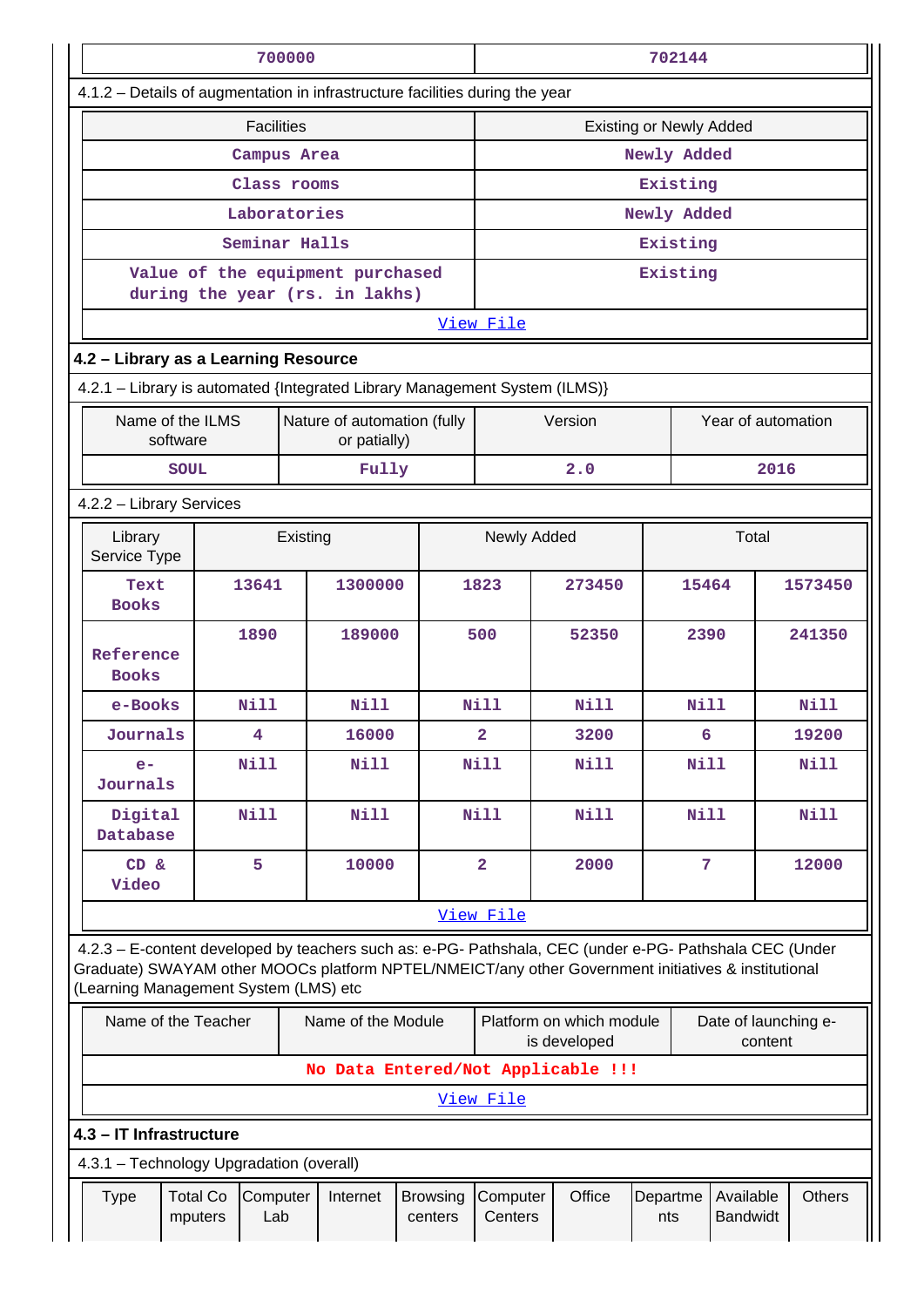|                                                                                     |                                                                                                                                                                                                                                                                                                                                                                                                                                                                                                                                                                                                                                                                                                                                                                                                                                                                                                                                                                                                                                                                                                                                                                                                                                                                                                                                                                                                                                                                                                                                 |             |                                                                  |                                    |                                           |             |                                                                       | h (MBPS/<br>GBPS)                                                                                                                                                                                                                |              |  |
|-------------------------------------------------------------------------------------|---------------------------------------------------------------------------------------------------------------------------------------------------------------------------------------------------------------------------------------------------------------------------------------------------------------------------------------------------------------------------------------------------------------------------------------------------------------------------------------------------------------------------------------------------------------------------------------------------------------------------------------------------------------------------------------------------------------------------------------------------------------------------------------------------------------------------------------------------------------------------------------------------------------------------------------------------------------------------------------------------------------------------------------------------------------------------------------------------------------------------------------------------------------------------------------------------------------------------------------------------------------------------------------------------------------------------------------------------------------------------------------------------------------------------------------------------------------------------------------------------------------------------------|-------------|------------------------------------------------------------------|------------------------------------|-------------------------------------------|-------------|-----------------------------------------------------------------------|----------------------------------------------------------------------------------------------------------------------------------------------------------------------------------------------------------------------------------|--------------|--|
| Existin<br>g                                                                        | 6                                                                                                                                                                                                                                                                                                                                                                                                                                                                                                                                                                                                                                                                                                                                                                                                                                                                                                                                                                                                                                                                                                                                                                                                                                                                                                                                                                                                                                                                                                                               | 1           | 1                                                                | 1                                  | 1                                         | 1           | 1                                                                     | 30                                                                                                                                                                                                                               | $\mathbf 0$  |  |
| Added                                                                               | 6                                                                                                                                                                                                                                                                                                                                                                                                                                                                                                                                                                                                                                                                                                                                                                                                                                                                                                                                                                                                                                                                                                                                                                                                                                                                                                                                                                                                                                                                                                                               | $\mathbf 0$ | $\mathbf{1}$                                                     | $\mathbf{O}$                       | $\mathbf 0$                               | $\mathbf 0$ | $\mathbf{O}$                                                          | 100                                                                                                                                                                                                                              | $\mathbf 0$  |  |
| Total                                                                               | 12                                                                                                                                                                                                                                                                                                                                                                                                                                                                                                                                                                                                                                                                                                                                                                                                                                                                                                                                                                                                                                                                                                                                                                                                                                                                                                                                                                                                                                                                                                                              | 1           | 2                                                                | 1                                  | 1                                         | 1           | 1                                                                     | 130                                                                                                                                                                                                                              | $\mathbf{0}$ |  |
| 4.3.2 - Bandwidth available of internet connection in the Institution (Leased line) |                                                                                                                                                                                                                                                                                                                                                                                                                                                                                                                                                                                                                                                                                                                                                                                                                                                                                                                                                                                                                                                                                                                                                                                                                                                                                                                                                                                                                                                                                                                                 |             |                                                                  |                                    |                                           |             |                                                                       |                                                                                                                                                                                                                                  |              |  |
|                                                                                     |                                                                                                                                                                                                                                                                                                                                                                                                                                                                                                                                                                                                                                                                                                                                                                                                                                                                                                                                                                                                                                                                                                                                                                                                                                                                                                                                                                                                                                                                                                                                 |             |                                                                  |                                    | 100 MBPS/ GBPS                            |             |                                                                       |                                                                                                                                                                                                                                  |              |  |
| 4.3.3 - Facility for e-content                                                      |                                                                                                                                                                                                                                                                                                                                                                                                                                                                                                                                                                                                                                                                                                                                                                                                                                                                                                                                                                                                                                                                                                                                                                                                                                                                                                                                                                                                                                                                                                                                 |             |                                                                  |                                    |                                           |             |                                                                       |                                                                                                                                                                                                                                  |              |  |
|                                                                                     |                                                                                                                                                                                                                                                                                                                                                                                                                                                                                                                                                                                                                                                                                                                                                                                                                                                                                                                                                                                                                                                                                                                                                                                                                                                                                                                                                                                                                                                                                                                                 |             | Name of the e-content development facility                       |                                    |                                           |             | recording facility                                                    | Provide the link of the videos and media centre and                                                                                                                                                                              |              |  |
|                                                                                     |                                                                                                                                                                                                                                                                                                                                                                                                                                                                                                                                                                                                                                                                                                                                                                                                                                                                                                                                                                                                                                                                                                                                                                                                                                                                                                                                                                                                                                                                                                                                 |             |                                                                  | No Data Entered/Not Applicable !!! |                                           |             |                                                                       |                                                                                                                                                                                                                                  |              |  |
| 4.4 - Maintenance of Campus Infrastructure                                          |                                                                                                                                                                                                                                                                                                                                                                                                                                                                                                                                                                                                                                                                                                                                                                                                                                                                                                                                                                                                                                                                                                                                                                                                                                                                                                                                                                                                                                                                                                                                 |             |                                                                  |                                    |                                           |             |                                                                       |                                                                                                                                                                                                                                  |              |  |
| component, during the year                                                          |                                                                                                                                                                                                                                                                                                                                                                                                                                                                                                                                                                                                                                                                                                                                                                                                                                                                                                                                                                                                                                                                                                                                                                                                                                                                                                                                                                                                                                                                                                                                 |             |                                                                  |                                    |                                           |             |                                                                       | 4.4.1 – Expenditure incurred on maintenance of physical facilities and academic support facilities, excluding salary                                                                                                             |              |  |
|                                                                                     | Assigned Budget on<br>academic facilities                                                                                                                                                                                                                                                                                                                                                                                                                                                                                                                                                                                                                                                                                                                                                                                                                                                                                                                                                                                                                                                                                                                                                                                                                                                                                                                                                                                                                                                                                       |             | Expenditure incurred on<br>maintenance of academic<br>facilities |                                    | Assigned budget on<br>physical facilities |             | Expenditure incurredon<br>maintenance of physical<br>facilites        |                                                                                                                                                                                                                                  |              |  |
|                                                                                     | 1200000                                                                                                                                                                                                                                                                                                                                                                                                                                                                                                                                                                                                                                                                                                                                                                                                                                                                                                                                                                                                                                                                                                                                                                                                                                                                                                                                                                                                                                                                                                                         |             | 1104539                                                          |                                    |                                           | 150000      |                                                                       | 147111                                                                                                                                                                                                                           |              |  |
| institutional Website, provide link)                                                |                                                                                                                                                                                                                                                                                                                                                                                                                                                                                                                                                                                                                                                                                                                                                                                                                                                                                                                                                                                                                                                                                                                                                                                                                                                                                                                                                                                                                                                                                                                                 |             |                                                                  |                                    |                                           |             |                                                                       | 4.4.2 - Procedures and policies for maintaining and utilizing physical, academic and support facilities - laboratory,<br>library, sports complex, computers, classrooms etc. (maximum 500 words) (information to be available in |              |  |
|                                                                                     | Damdama College has a total of 17 classrooms of various sizes. Apart from<br>regular use of them in the college, various recruitment tests for government<br>services are held in these rooms on Sundays as the case may be. In such cases<br>the college gets a sum as 'Centre Fee' in return. There is a moderately<br>furnished 'Conference Hall' in the college which is used for holding meetings,<br>conferences and symposiums etc. the Central Library of the college is open for<br>both the faculties and students in the college. The terms of use of the library<br>resources are outlined in the college prospectus. Apart from the central<br>library, each department maintains a departmental library which provides<br>dedicated service to the faculties and students of the respective department<br>mainly in case of their textual requirements. The college does not have<br>dedicated bandwith for internet. Nonetheless, faculties procure reading<br>materials from the world wide web using their personal resources and distribute<br>these among the pupils. Computer facilities in the libraries are also available<br>for teaching staff and students. The Education department has a laboratory for<br>meeting their departmental necessities. The canteen of the college is<br>maintained by a Canteen Monitoring Committee. The college has two ICT<br>Classrooms where two projectors with the college are used. The college has a<br>small playground which is being upgraded and renovated. |             |                                                                  |                                    |                                           |             |                                                                       |                                                                                                                                                                                                                                  |              |  |
|                                                                                     |                                                                                                                                                                                                                                                                                                                                                                                                                                                                                                                                                                                                                                                                                                                                                                                                                                                                                                                                                                                                                                                                                                                                                                                                                                                                                                                                                                                                                                                                                                                                 |             |                                                                  | http://damdamacollege.edu.in/wp-   |                                           |             | content/uploads/2021/08/resource management and maintenance 16 17.pdf |                                                                                                                                                                                                                                  |              |  |
| <b>CRITERION V - STUDENT SUPPORT AND PROGRESSION</b>                                |                                                                                                                                                                                                                                                                                                                                                                                                                                                                                                                                                                                                                                                                                                                                                                                                                                                                                                                                                                                                                                                                                                                                                                                                                                                                                                                                                                                                                                                                                                                                 |             |                                                                  |                                    |                                           |             |                                                                       |                                                                                                                                                                                                                                  |              |  |
| 5.1 - Student Support                                                               |                                                                                                                                                                                                                                                                                                                                                                                                                                                                                                                                                                                                                                                                                                                                                                                                                                                                                                                                                                                                                                                                                                                                                                                                                                                                                                                                                                                                                                                                                                                                 |             |                                                                  |                                    |                                           |             |                                                                       |                                                                                                                                                                                                                                  |              |  |
| 5.1.1 - Scholarships and Financial Support                                          |                                                                                                                                                                                                                                                                                                                                                                                                                                                                                                                                                                                                                                                                                                                                                                                                                                                                                                                                                                                                                                                                                                                                                                                                                                                                                                                                                                                                                                                                                                                                 |             |                                                                  |                                    |                                           |             |                                                                       |                                                                                                                                                                                                                                  |              |  |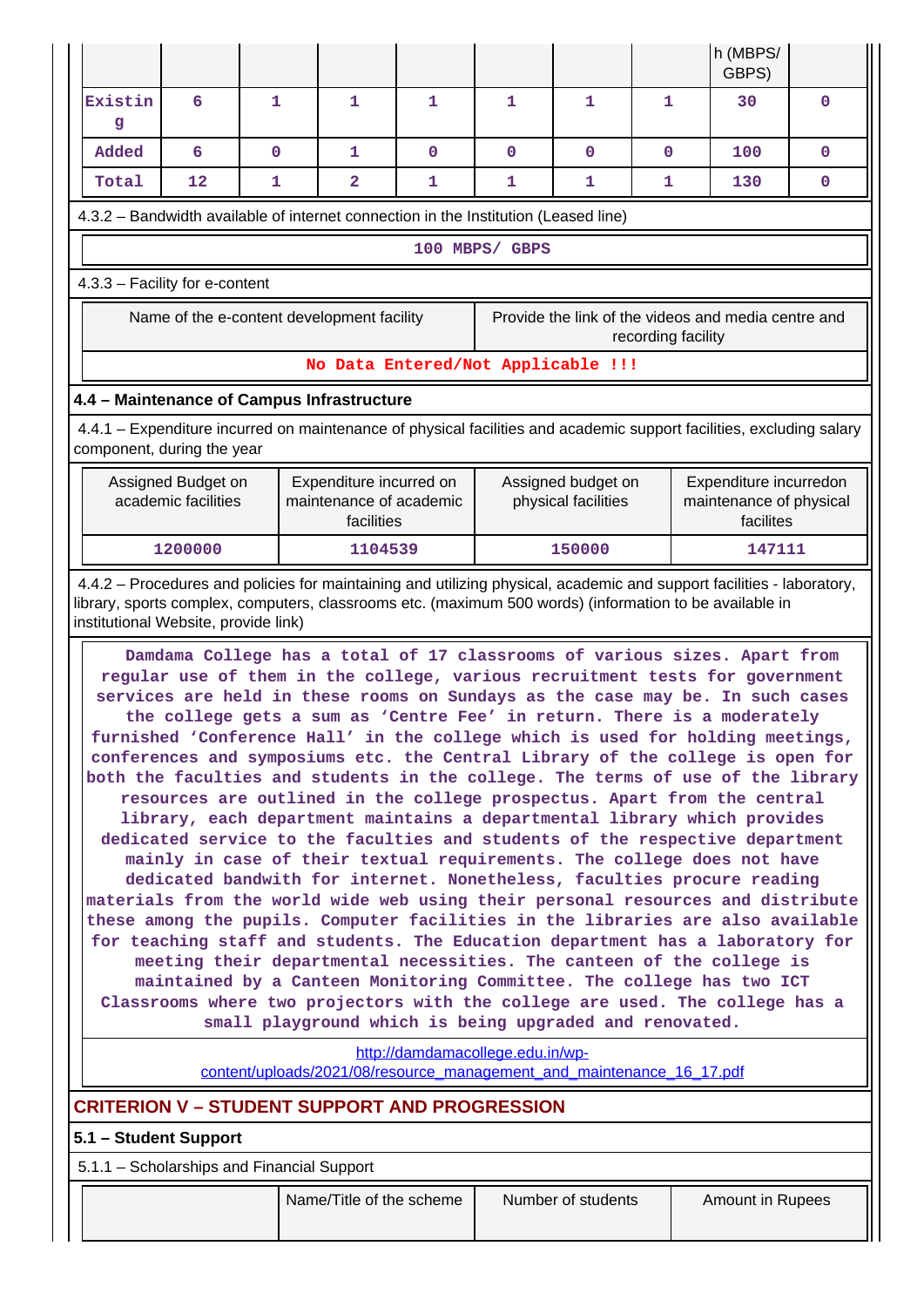| Financial Support<br>from institution                                                                           |                                       |            | Govt. Fee Waiver<br>Scheme                                                                                                                                                                                      | 3391681<br>1057                                                                  |                                                                           |                                                                       |                   |
|-----------------------------------------------------------------------------------------------------------------|---------------------------------------|------------|-----------------------------------------------------------------------------------------------------------------------------------------------------------------------------------------------------------------|----------------------------------------------------------------------------------|---------------------------------------------------------------------------|-----------------------------------------------------------------------|-------------------|
| Financial Support<br>from Other Sources                                                                         |                                       |            |                                                                                                                                                                                                                 |                                                                                  |                                                                           |                                                                       |                   |
| a) National                                                                                                     |                                       |            | Minorities<br>Scholarship                                                                                                                                                                                       | 16                                                                               |                                                                           | $\mathbf 0$                                                           |                   |
| b) International                                                                                                |                                       |            | <b>NIL</b>                                                                                                                                                                                                      | Nill                                                                             |                                                                           |                                                                       | 0                 |
|                                                                                                                 |                                       |            |                                                                                                                                                                                                                 | View File                                                                        |                                                                           |                                                                       |                   |
|                                                                                                                 |                                       |            | 5.1.2 - Number of capability enhancement and development schemes such as Soft skill development, Remedial<br>coaching, Language lab, Bridge courses, Yoga, Meditation, Personal Counselling and Mentoring etc., |                                                                                  |                                                                           |                                                                       |                   |
| Name of the capability<br>enhancement scheme                                                                    |                                       |            | Date of implemetation                                                                                                                                                                                           | Number of students<br>enrolled                                                   |                                                                           |                                                                       | Agencies involved |
| Celebration of<br>72nd Independence<br>Day by cadets of 50<br>Assam SQN Air Force<br>Unit of Damdama<br>College |                                       |            | 15/08/2018                                                                                                                                                                                                      | NCC Unit Damdama<br>50<br>College and 50<br>Assam SQN Air Force                  |                                                                           |                                                                       |                   |
| <b>ORIENTATION</b><br>PROGRAMME ON<br><b>IMPOTANCE OF NSS AT</b><br><b>COLLEGE LEVEL</b>                        |                                       |            | 22/01/2019                                                                                                                                                                                                      | 250                                                                              | NSS UNIT Damdama<br><b>COLLEGE</b>                                        |                                                                       |                   |
|                                                                                                                 |                                       |            |                                                                                                                                                                                                                 | View File                                                                        |                                                                           |                                                                       |                   |
| institution during the year                                                                                     |                                       |            | 5.1.3 - Students benefited by guidance for competitive examinations and career counselling offered by the                                                                                                       |                                                                                  |                                                                           |                                                                       |                   |
| Year                                                                                                            | Name of the<br>scheme                 |            | Number of<br>benefited<br>students for<br>competitive<br>examination                                                                                                                                            | Number of<br>benefited<br>students by<br>career<br>counseling<br>activities      | Number of<br>Number of<br>students who<br>have passedin<br>the comp. exam |                                                                       | studentsp placed  |
| 2018                                                                                                            |                                       | <b>NIL</b> | <b>Nill</b>                                                                                                                                                                                                     | <b>Nill</b>                                                                      |                                                                           | <b>Nill</b>                                                           | Nill              |
|                                                                                                                 |                                       |            |                                                                                                                                                                                                                 | View File                                                                        |                                                                           |                                                                       |                   |
| harassment and ragging cases during the year                                                                    |                                       |            | 5.1.4 - Institutional mechanism for transparency, timely redressal of student grievances, Prevention of sexual                                                                                                  |                                                                                  |                                                                           |                                                                       |                   |
| Total grievances received                                                                                       |                                       |            |                                                                                                                                                                                                                 | Avg. number of days for grievance<br>Number of grievances redressed<br>redressal |                                                                           |                                                                       |                   |
|                                                                                                                 | <b>Nill</b>                           |            |                                                                                                                                                                                                                 | <b>Nill</b><br>Nill                                                              |                                                                           |                                                                       |                   |
| 5.2 - Student Progression                                                                                       |                                       |            |                                                                                                                                                                                                                 |                                                                                  |                                                                           |                                                                       |                   |
| 5.2.1 - Details of campus placement during the year                                                             |                                       |            |                                                                                                                                                                                                                 |                                                                                  |                                                                           |                                                                       |                   |
|                                                                                                                 | On campus                             |            |                                                                                                                                                                                                                 |                                                                                  | Off campus                                                                |                                                                       |                   |
| Nameof<br>organizations<br>visited                                                                              | Number of<br>students<br>participated |            | Number of<br>stduents placed                                                                                                                                                                                    | Nameof<br>organizations<br>visited                                               |                                                                           | Number of<br>Number of<br>students<br>stduents placed<br>participated |                   |
| <b>NIL</b>                                                                                                      |                                       | Nill       | Nill                                                                                                                                                                                                            | <b>NIL</b>                                                                       |                                                                           | <b>Nill</b>                                                           | <b>Nill</b>       |
|                                                                                                                 |                                       |            |                                                                                                                                                                                                                 | View File                                                                        |                                                                           |                                                                       |                   |
|                                                                                                                 |                                       |            |                                                                                                                                                                                                                 |                                                                                  |                                                                           |                                                                       |                   |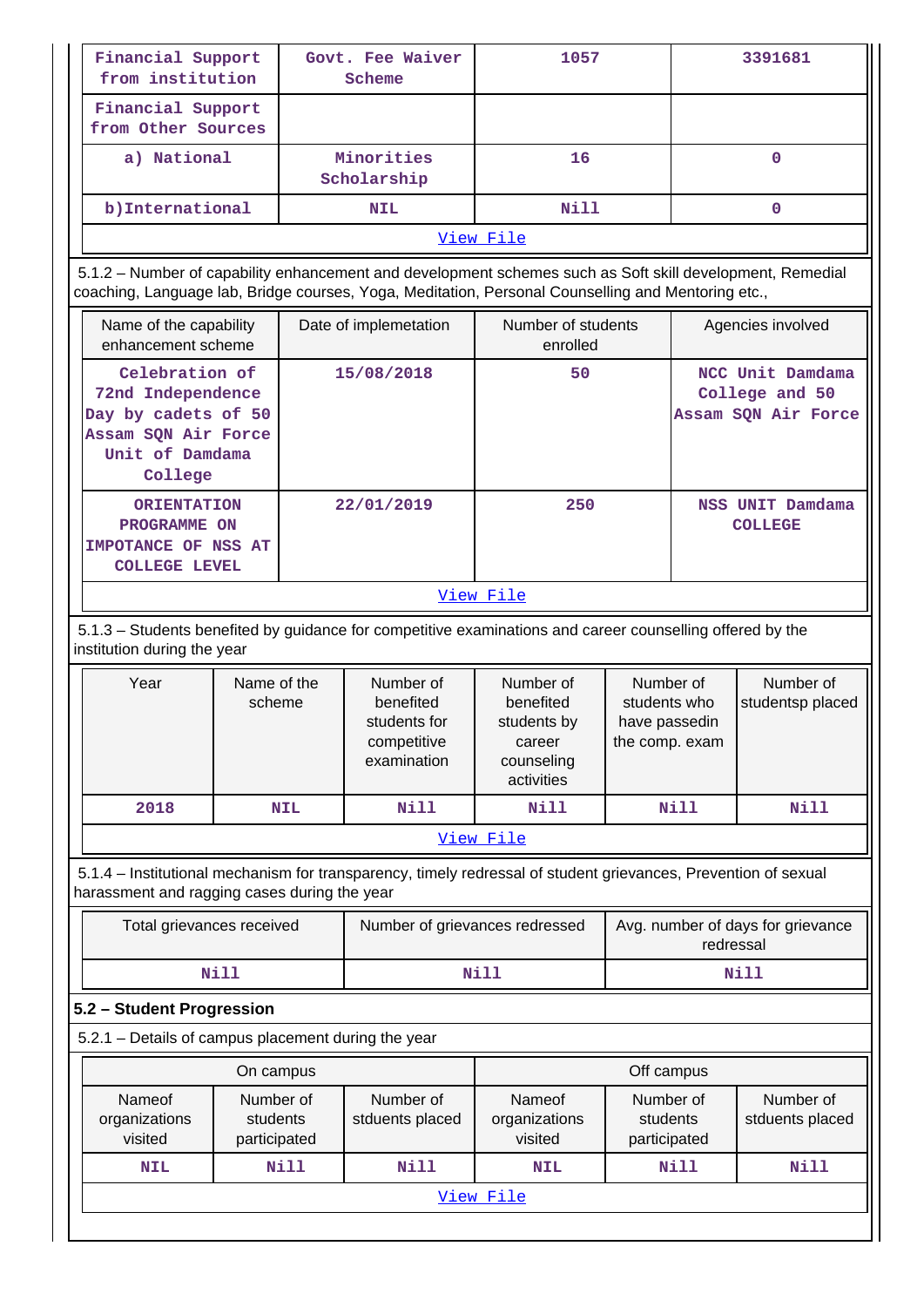|      | 5.2.2 - Student progression to higher education in percentage during the year                                                                                                          |                             |                                   |                                     |                                     |                          |                                                               |                                                                                            |  |
|------|----------------------------------------------------------------------------------------------------------------------------------------------------------------------------------------|-----------------------------|-----------------------------------|-------------------------------------|-------------------------------------|--------------------------|---------------------------------------------------------------|--------------------------------------------------------------------------------------------|--|
| Year | Number of<br>students<br>enrolling into<br>higher education                                                                                                                            | Programme<br>graduated from |                                   |                                     | Depratment<br>graduated from        |                          | Name of<br>institution joined                                 | Name of<br>programme<br>admitted to                                                        |  |
| 2019 | 19                                                                                                                                                                                     | <b>BA</b>                   |                                   | ASM, EDN,<br>ENG, ECO,<br>PSC, HIST |                                     |                          | PG, B.Ed,<br>ITI,<br>Stenography,<br>Nursing,<br><b>PGDCA</b> | ITI Instit<br>utions,<br>IGNOU,<br>GUIDOL,<br>Suren Das<br>College,<br>Barnagar<br>College |  |
|      |                                                                                                                                                                                        |                             |                                   | View File                           |                                     |                          |                                                               |                                                                                            |  |
|      | 5.2.3 - Students qualifying in state/ national/ international level examinations during the year<br>(eg:NET/SET/SLET/GATE/GMAT/CAT/GRE/TOFEL/Civil Services/State Government Services) |                             |                                   |                                     |                                     |                          |                                                               |                                                                                            |  |
|      | <b>Items</b>                                                                                                                                                                           |                             |                                   |                                     |                                     |                          | Number of students selected/ qualifying                       |                                                                                            |  |
|      | <b>Nill</b>                                                                                                                                                                            |                             |                                   |                                     |                                     |                          | <b>Nill</b>                                                   |                                                                                            |  |
|      |                                                                                                                                                                                        |                             |                                   | View File                           |                                     |                          |                                                               |                                                                                            |  |
|      | 5.2.4 - Sports and cultural activities / competitions organised at the institution level during the year                                                                               |                             |                                   |                                     |                                     |                          |                                                               |                                                                                            |  |
|      | Activity                                                                                                                                                                               |                             | Level                             |                                     |                                     |                          | <b>Number of Participants</b>                                 |                                                                                            |  |
|      | SPORTS GU INTER COLLEGE<br>ARCHERY AND TABLE TENNIS<br><b>TOURNAMENT</b>                                                                                                               |                             |                                   | Inter College                       |                                     |                          | 4                                                             |                                                                                            |  |
|      | <b>CULTURAL (GU INTER</b><br>COLLEGE YOUTH FESTIVAL)                                                                                                                                   |                             |                                   | Inter College                       |                                     | 15                       |                                                               |                                                                                            |  |
|      |                                                                                                                                                                                        |                             |                                   | View File                           |                                     |                          |                                                               |                                                                                            |  |
|      | 5.3 - Student Participation and Activities                                                                                                                                             |                             |                                   |                                     |                                     |                          |                                                               |                                                                                            |  |
|      | 5.3.1 - Number of awards/medals for outstanding performance in sports/cultural activities at national/international<br>level (award for a team event should be counted as one)         |                             |                                   |                                     |                                     |                          |                                                               |                                                                                            |  |
| Year | Name of the<br>award/medal                                                                                                                                                             | National/<br>Internaional   | Number of<br>awards for<br>Sports |                                     | Number of<br>awards for<br>Cultural |                          | Student ID<br>number                                          | Name of the<br>student                                                                     |  |
| 2018 | 1ST<br>Position                                                                                                                                                                        | National                    |                                   | <b>Nill</b>                         | $\mathbf{1}$                        |                          | 0613                                                          | Ruma<br><b>Begum</b>                                                                       |  |
| 2018 | Certific<br>ate of Par<br>ticipation<br>Athletics                                                                                                                                      | <b>Internat</b><br>ional    |                                   | $\mathbf{1}$                        | <b>Nill</b>                         | 0654<br>Manomohan<br>Das |                                                               |                                                                                            |  |
|      |                                                                                                                                                                                        |                             |                                   | View File                           |                                     |                          |                                                               |                                                                                            |  |
|      | 5.3.2 - Activity of Student Council & representation of students on academic & administrative bodies/committees of<br>the institution (maximum 500 words)                              |                             |                                   |                                     |                                     |                          |                                                               |                                                                                            |  |
|      | The college has a student's union. The members in to the students union are<br>elected through a general election among the regular students of the college.                           |                             |                                   |                                     |                                     |                          |                                                               |                                                                                            |  |

**There are different portfolios for which the election is held and the winning student candidates against those portfolios eventually form the council of students. Students holding those portfolios work in collaboration with a**

 $\mathbb I$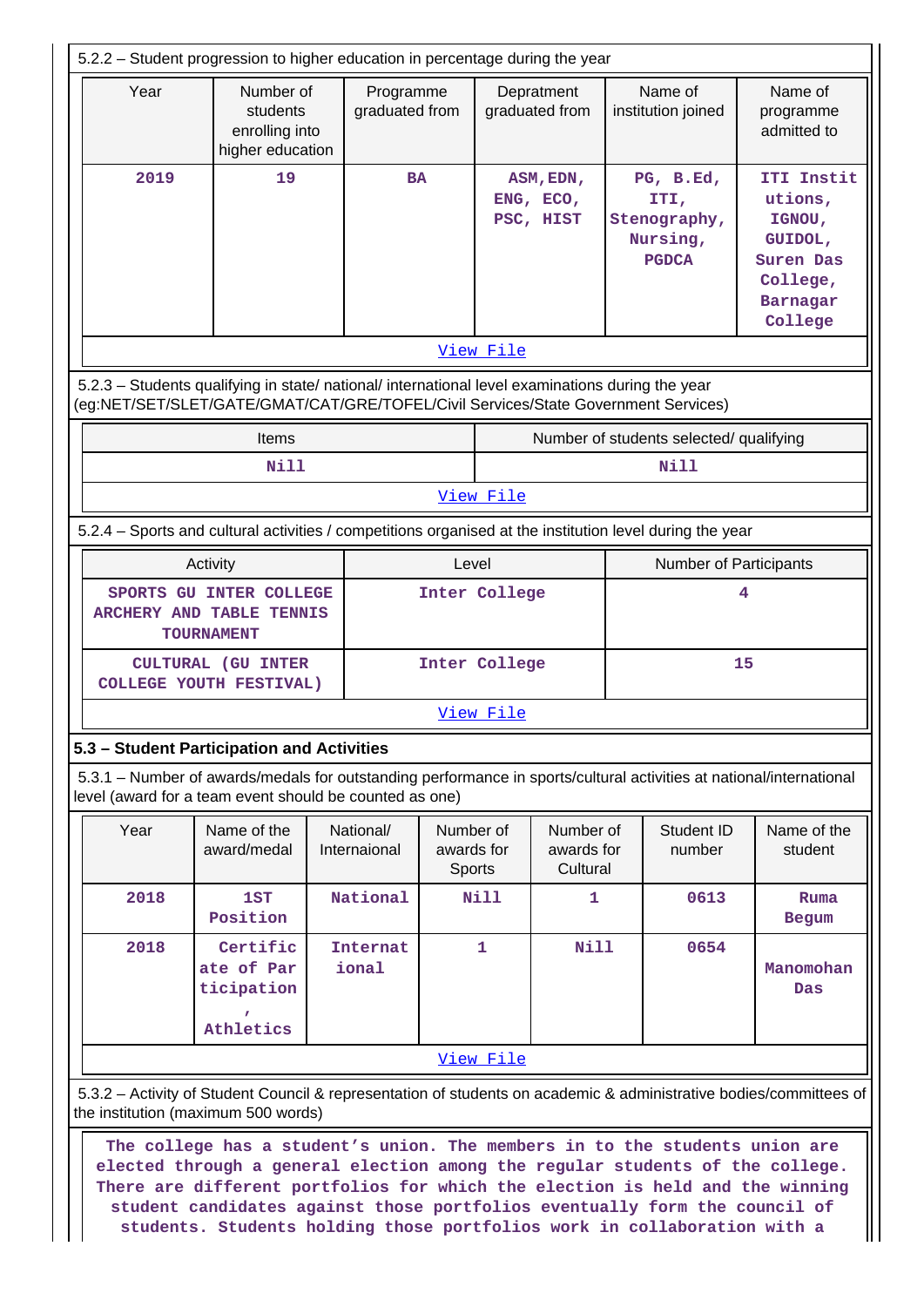**teacher advisor in the council and take initiative in organizing events on respective areas. Events in extra-curricular areas like sports, cultural areas, debating, social service, boys and girl's common room etc are held accordingly. The studentsunion organizes a 'college week'- a sports and cultural fest each year. Further they organize cultural events like Saraswati Puja, Muharram etc. Further, the students of different departments collaborate among themselves to bring out their Departmental Wall Magazines. The students are members in various bodies in the committees in the college.**

#### **5.4 – Alumni Engagement**

5.4.1 – Whether the institution has registered Alumni Association?

 **No**

5.4.2 – No. of enrolled Alumni:

5.4.3 – Alumni contribution during the year (in Rupees) :

**0**

**0**

**0**

5.4.4 – Meetings/activities organized by Alumni Association :

## **CRITERION VI – GOVERNANCE, LEADERSHIP AND MANAGEMENT**

#### **6.1 – Institutional Vision and Leadership**

 6.1.1 – Mention two practices of decentralization and participative management during the last year (maximum 500 words)

 **The College Management follows a decentralized policy of administration. 1. Strategic level, the Governing Body of the College is the highest decision making authority and comprises of the affiliating university (Gauhati University) nominees, teacher representatives, members of non-teaching staff, donor Members and Guardian Members. Various issues pertaining to the institution are discussed by the faculties and staff of the institution through regular meetings of the Damdama College Teacher's Unit. The same is discussed with the IQAC of the College and a consensual list of resolutions is forwarded to the Governing Body for discussion and policy framework. The Governing Body of the College guides the Principal in making necessary 2. Functional level. The Principal/Secretary is the member Secretary of the Governing Body. He is also the Chairperson of the IQAC. The Principal in consultation in consultation with the Staff Members designates various committees/Cells for the planning and implementation of various academic and administrative related policies. The**

**Academic, administrative policies and framed with discussions with the Governing Body of the College, the IQAC and the Teacher's Unit. 3. Operational Level. The Principal/Secy is the Chairperson of all committees designated to organize various events at the College level. The HODs are responsible for the day to day functioning of the departments and communicate with the Principal on the academic and administrative works undertaken by the departments. The faculty members are members of various committees/cells. The members of various committees work in tandem to ensure that various policy frameworks are executed and monitored at an operational level. The Student's Union (DCSU) is involved**

**in various student centric activities. They discuss various matters relating the organizing of events and functions with various committee members and also with the Principal/Secretary of the College. Faculties are designated with coordinating various activities of the College like organizing 'freshman's Social,' College beautification drives, cultural fests, departmental wall**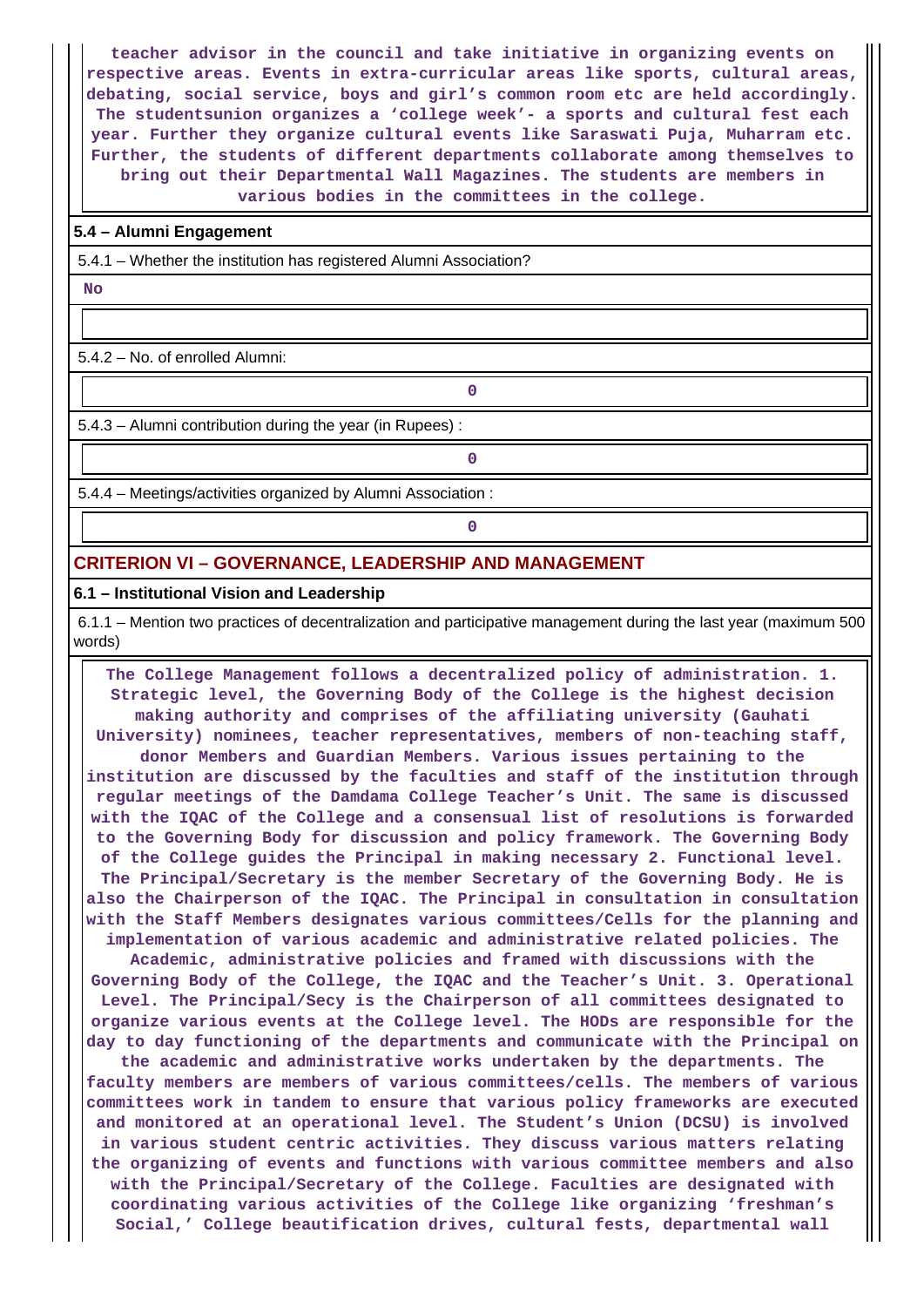**magazines etc. Teachers, non-teaching staff and students take an active role in such events. The opinions of each of the stake holders are considered while implementing various decisions relating to the day to day activities at the institution.**

#### 6.1.2 – Does the institution have a Management Information System (MIS)?

*Yes* 

#### **6.2 – Strategy Development and Deployment**

6.2.1 – Quality improvement strategies adopted by the institution for each of the following (with in 100 words each):

| <b>Strategy Type</b>                                          | Details                                                                                                                                                                                                                                                                                                                                                                                                                                                                                                                                                                                                                                                                                                                                                                                                                                                                                                                                                               |
|---------------------------------------------------------------|-----------------------------------------------------------------------------------------------------------------------------------------------------------------------------------------------------------------------------------------------------------------------------------------------------------------------------------------------------------------------------------------------------------------------------------------------------------------------------------------------------------------------------------------------------------------------------------------------------------------------------------------------------------------------------------------------------------------------------------------------------------------------------------------------------------------------------------------------------------------------------------------------------------------------------------------------------------------------|
| Admission of Students                                         | As per the government of Assam and<br>affiliating University norms, the IQAC<br>of the college coordinates with the<br>Admissions Committee and the Academic<br>Committee to admit students in the<br>institution. During 2018-2019, an<br>admission was done through the offline<br>mode.                                                                                                                                                                                                                                                                                                                                                                                                                                                                                                                                                                                                                                                                            |
| Industry Interaction / Collaboration                          | The College has an information and<br>career guidance cell. The Cell has<br>collaborated with AMTRON for IT<br>courses.                                                                                                                                                                                                                                                                                                                                                                                                                                                                                                                                                                                                                                                                                                                                                                                                                                               |
| Human Resource Management                                     | To improve the human resources at the<br>institutional level, the college has a<br>multilayered approach. Students are<br>encouraged to take parts in debate,<br>extempore speech and quiz competitions.<br>They are also involved in various<br>cultural programs in the college to<br>ensure intrapersonal skills among<br>themselves. Faculties are encouraged to<br>take part in seminars/conferences<br>organized by other institutions and<br>come up with publications and other<br>documents. The college has a policy of<br>organizing various programs on issues<br>of national and regional interest like<br>Yoga Day, Gender Sensitization<br>Programs, and Cleanliness drives.<br>Woman's health issues and the like are<br>discussed. Faculties, students and non-<br>teaching staff participate in such<br>programs to ensure that ideas percolate<br>to the all the stake holders of the<br>institution and the local communities<br>benefit as well. |
| Library, ICT and Physical<br>Infrastructure / Instrumentation | The College understands the need of<br>incorporating new technologies for<br>classroom teaching. For this, it has<br>purchased two ICT projectors. Faculties<br>of various departments use the same for<br>teaching purposes. The Library<br>Committee comprises with the HOD of<br>departments and the Principal/Secy of                                                                                                                                                                                                                                                                                                                                                                                                                                                                                                                                                                                                                                             |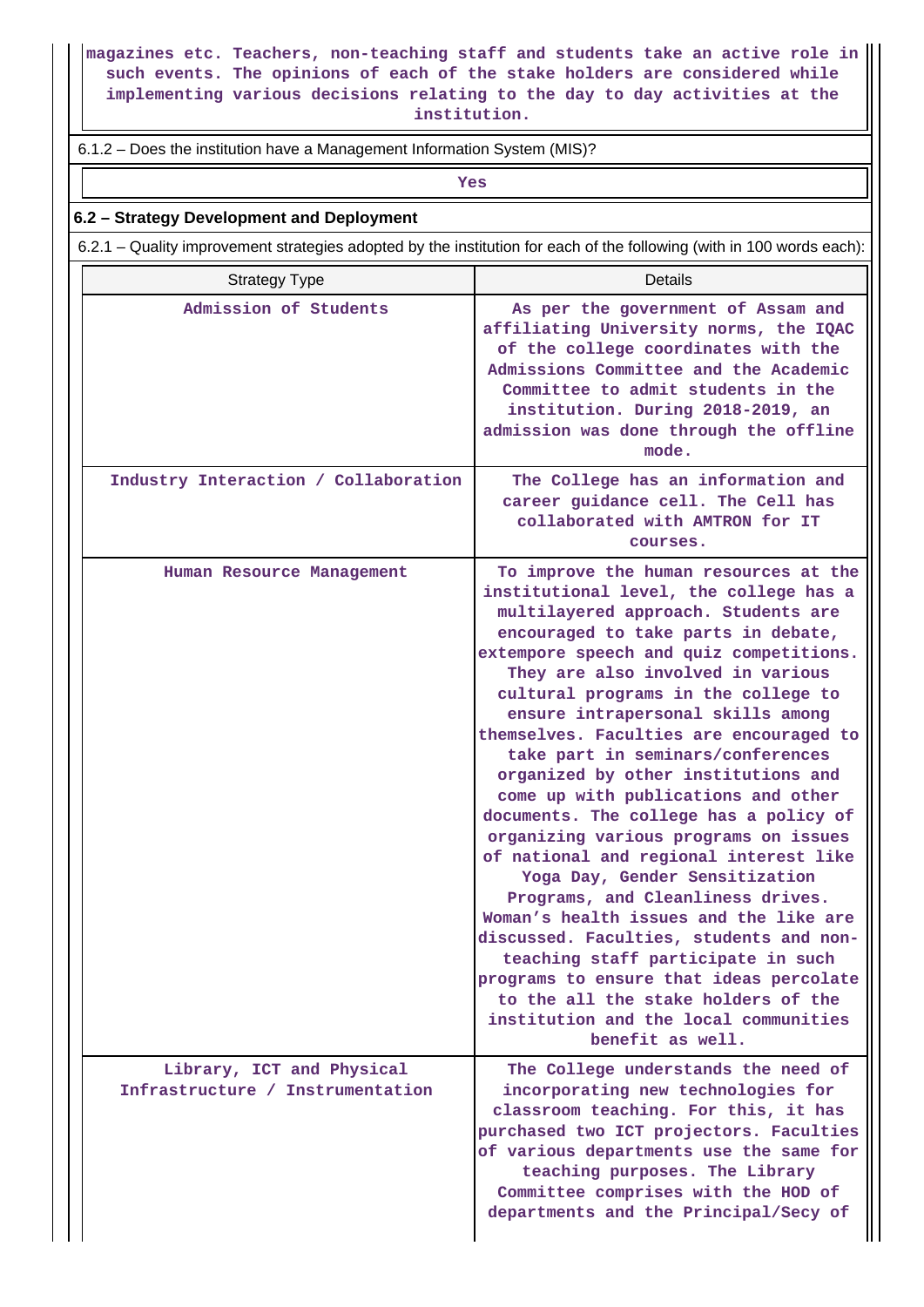|                            | the College. The Committee members<br>deliberate on newer books to be<br>purchased and journals to be<br>subscribed. Newspapers are being<br>subscribed to connect students and<br>faculties with important events of<br>national and regional importance. The<br>Library Committee.                                                                                                                                                                                                                                                                                                                                                                                                                                                                                                                                                                                                                   |
|----------------------------|--------------------------------------------------------------------------------------------------------------------------------------------------------------------------------------------------------------------------------------------------------------------------------------------------------------------------------------------------------------------------------------------------------------------------------------------------------------------------------------------------------------------------------------------------------------------------------------------------------------------------------------------------------------------------------------------------------------------------------------------------------------------------------------------------------------------------------------------------------------------------------------------------------|
| Research and Development   | The College does not have a research<br>and development cell. Nonetheless,<br>faculties are encouraged to develop<br>research ideas. The College magazine is<br>a platform where faculties and students<br>engage with ideas of importance and<br>publish the same. Faculties are also<br>encouraged to participate in various<br>FDP Programs organized by Human<br>Resources Development Centers of<br>various universities.                                                                                                                                                                                                                                                                                                                                                                                                                                                                         |
| Examination and Evaluation | Examinations were conducted as per<br>Affiliating University (G.U) and K.K.<br>Handique State Open University rules<br>and guidelines for the<br>concernedexaminations. As per the<br>affiliating University (G.U) rules,<br>Examination Committee was constituted<br>with due representation of the<br>stakeholders. The Principal /Secy. of<br>the College is the Officer-in-Charge of<br>(O.C.) who, as per recommendations of<br>the Examination Committee, appointed A.<br>0.Cs to smoothly conduct various<br>examinations of the University. .<br>Information regarding supervision<br>duties, etc. was intimated timely to<br>all the staff members of the College.<br>Internal examinations were also<br>conducted as per affiliating University<br>rules. The college provided sitting<br>arrangements for the examinees. Results<br>were published online by the<br>affiliating university. |
| Teaching and Learning      | The GB of the College in tandem with<br>the Academic Committee and HOD monitors<br>and supervises the syllabus delivery<br>mechanism. The Curriculum is<br>implemented taking cognizance of new<br>developments in science and technology<br>and possible funds for the same are<br>allotted from the Colleges own<br>resources.                                                                                                                                                                                                                                                                                                                                                                                                                                                                                                                                                                       |
| Curriculum Development     | The University of Gauhati designs the<br>curriculum templates for various<br>courses. However, the college has a<br>responsibility in implementing the<br>same. Also, faculties share the ideas                                                                                                                                                                                                                                                                                                                                                                                                                                                                                                                                                                                                                                                                                                        |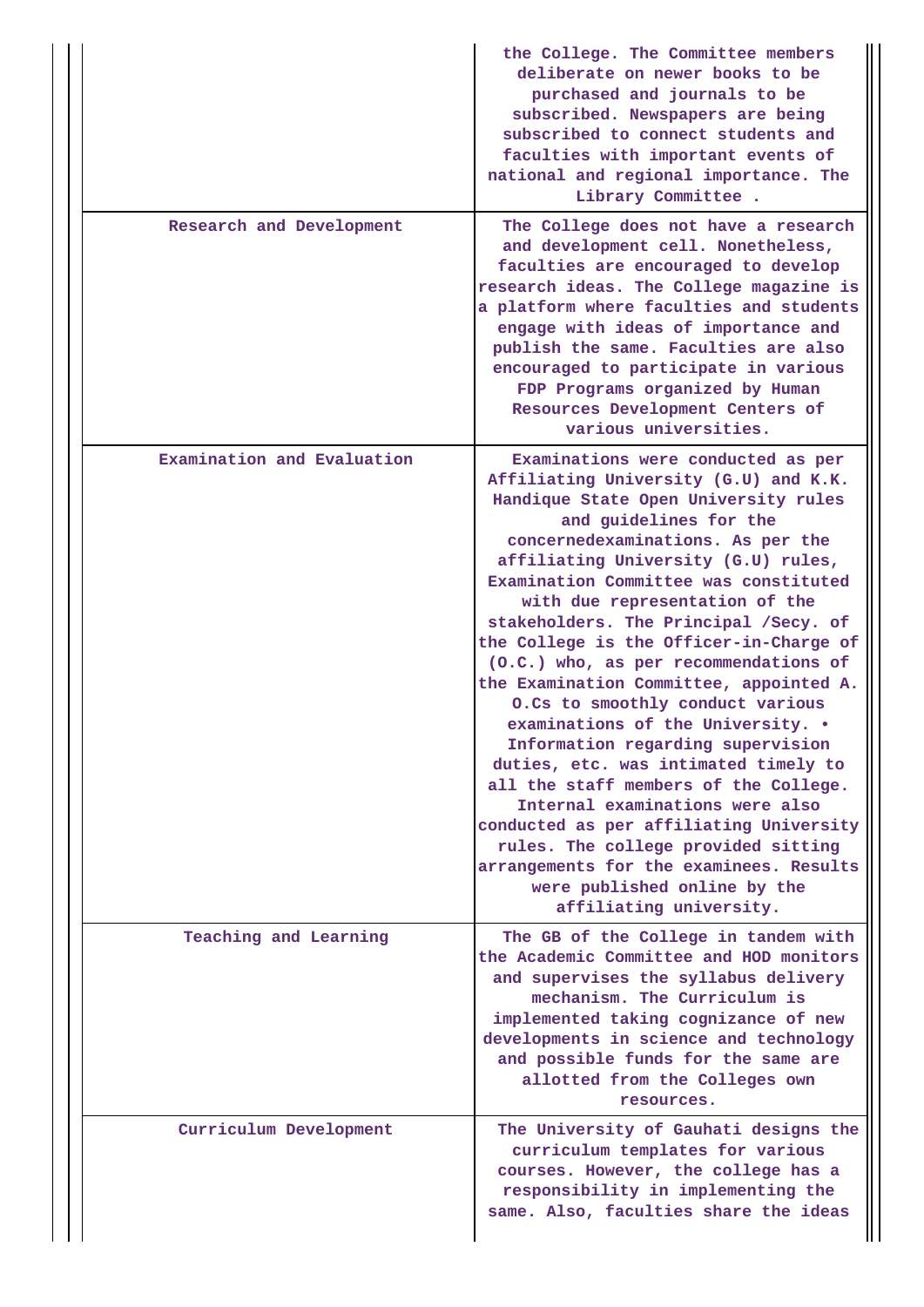**about their course at appropriate forums like the ACTA for example.**

 6.2.2 – Implementation of e-governance in areas of operations: E-governace area **Details Planning and Development The College website publishes documents on various staff details. Important events and functions are highlighted in the website as well. Students and faculties visit the site for necessary information. The library has Soul 2.0 software. Administration The college administration have not been digitized. Finance and Accounts The College has the Finserv Assam software for salary disbursement. Receipt of admission fees is done using the offline mode. Student Admission and Support Admission of students into various programs is done offline. Examination** The Affiliating University (GU) **provides online system for exam form submission and other data • Examination Committee at College level duly constituted by the College authority takes care of the internal evaluations. 6.3 – Faculty Empowerment Strategies** 6.3.1 – Teachers provided with financial support to attend conferences / workshops and towards membership fee of professional bodies during the year Year I Name of Teacher Name of conference/ workshop attended for which financial support provided Name of the professional body for which membership fee is provided Amount of support  **2018 NIL NIL NIL Nill** [View File](https://assessmentonline.naac.gov.in/public/Postacc/Faculty_Emp/13370_Faculty_Emp_1630146864.xlsx) 6.3.2 – Number of professional development / administrative training programmes organized by the College for teaching and non teaching staff during the year Year | Title of the professional development programme organised for teaching staff Title of the administrative training programme organised for non-teaching staff From date | To Date | Number of participants (Teaching staff) Number of participants (non-teaching staff)  **2018 NIL NIL Nill Nill Nill Nill** [View File](https://assessmentonline.naac.gov.in/public/Postacc/Development_training_programmes/13370_Development_training_programmes_1630147019.xlsx) 6.3.3 – No. of teachers attending professional development programmes, viz., Orientation Programme, Refresher Course, Short Term Course, Faculty Development Programmes during the year Title of the professional Number of teachers who attended From Date | To date | Duration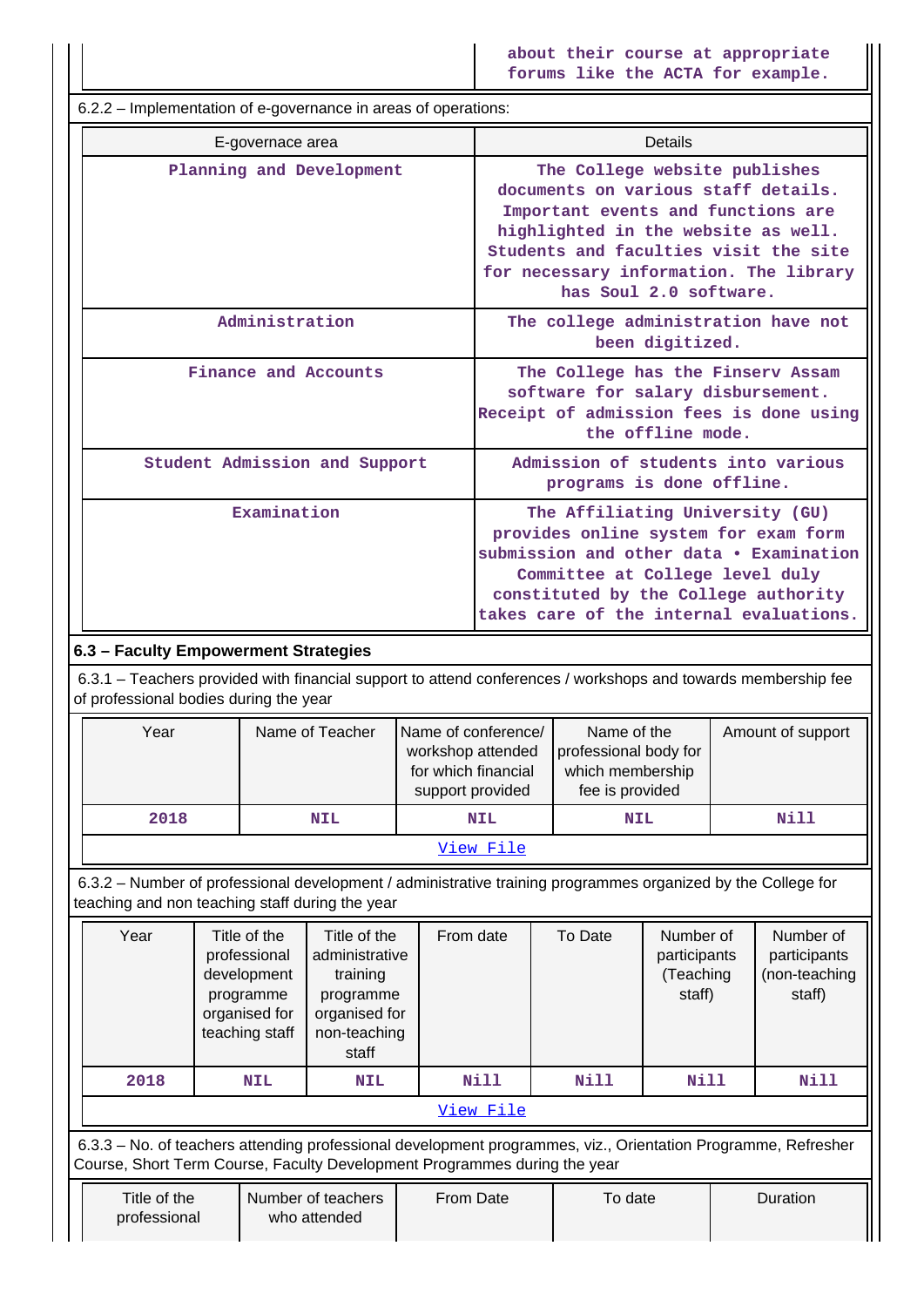| development<br>programme                                                                                                                                                  |                |            |            |    |
|---------------------------------------------------------------------------------------------------------------------------------------------------------------------------|----------------|------------|------------|----|
| Behavioral<br>Remodeling for<br>Enhancing the<br>Classroom<br>Delivery of<br>Teachers                                                                                     | $\overline{2}$ | 04/02/2019 | 09/02/2019 | 7  |
| Refresher<br>Course                                                                                                                                                       | 1              | 03/09/2018 | 23/09/2018 | 21 |
| Use of ICT<br>Tools in<br>Teaching<br>(Funded by EICT<br>Academy, IIT<br>Guwahati under<br>Ministry of<br>Electronics and<br>Information<br>Technology,<br>Govt of India) | 1              | 01/10/2018 | 07/10/2018 | 7  |
|                                                                                                                                                                           |                | View File  |            |    |
| 6.3.4 – Faculty and Staff recruitment (no. for permanent recruitment):                                                                                                    |                |            |            |    |

|             | Teaching         | Non-teaching |           |  |
|-------------|------------------|--------------|-----------|--|
| Permanent   | <b>Full Time</b> | Permanent    | Full Time |  |
| <b>Nill</b> | Nill             | Nill         | Nill      |  |

6.3.5 – Welfare schemes for

| Teaching                                                                                                                                                                                                                                                                                                                                                                                                                                                                                                                                                                                                                                                          | Non-teaching                                                                                                                                                                                                                                                                                                        | <b>Students</b>                                                                                                                                                                                                                                                                                                                                                 |
|-------------------------------------------------------------------------------------------------------------------------------------------------------------------------------------------------------------------------------------------------------------------------------------------------------------------------------------------------------------------------------------------------------------------------------------------------------------------------------------------------------------------------------------------------------------------------------------------------------------------------------------------------------------------|---------------------------------------------------------------------------------------------------------------------------------------------------------------------------------------------------------------------------------------------------------------------------------------------------------------------|-----------------------------------------------------------------------------------------------------------------------------------------------------------------------------------------------------------------------------------------------------------------------------------------------------------------------------------------------------------------|
| The College has various<br>welfare schemes for its<br>faculties. Female members<br>can avail of Maternity<br>Leave (ML) and Child Care<br>Leave(CCL). All members<br>are entitled to leave on<br>medical grounds. Duty<br>leave is allowed to<br>teaching staff to attend<br>various Faculty<br>Development Programs and<br>matters relating to<br>government duties. The<br>College has a first aid<br>center to provide<br>immediate medical relief<br>in distress. Teachers<br>have separate toilets and<br>bathrooms for male and<br>female members. The<br>College management has<br>provisions for<br>reimbursement of tea and<br>snacks bills to faculties | Casual Leave, Medical<br>Leave and Leave on Duty<br>are available to non<br>teaching staff. TA and DA<br>are allowed as and when<br>staff is engaged in<br>various official works.<br>NPS/Provident Fund as per<br>rules. Toilet and<br>washroom facilities. Safe<br>drinking water etc.<br>Library facilities etc. | Free admission to BPL<br>(Below Poverty Line)<br>students. Poor students<br>can avail books from the<br>department book bank.<br>Scholarship to<br>SC/ST/Minority Students.<br>Toilet and washroom<br>facilities. Safe drinking<br>water etc. Library<br>facilities etc. Career<br>awareness programs.<br>Financial help to<br>students who are in<br>distress. |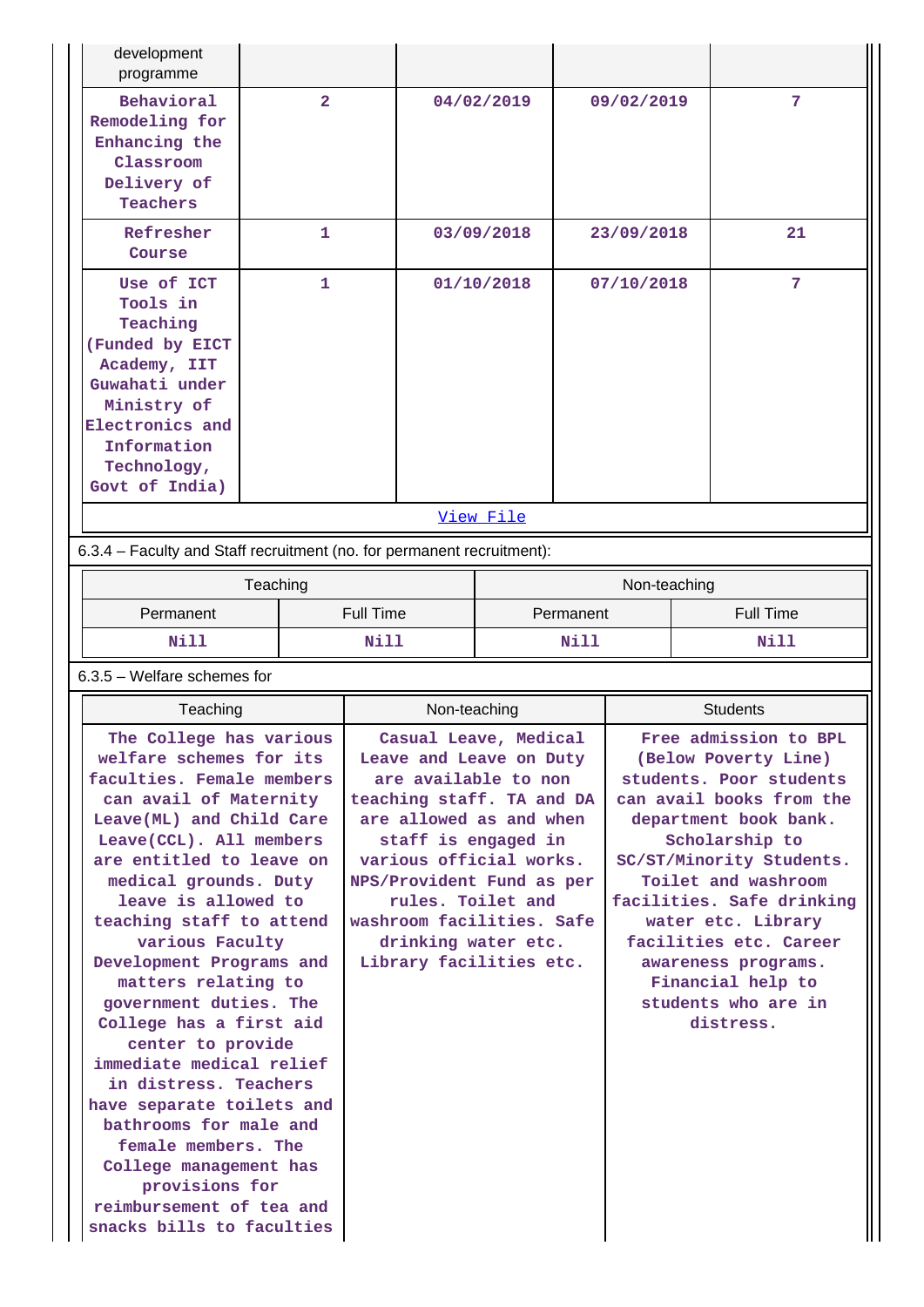| and staff engaged in<br>various NAAC Committees<br>and in the preparation of<br>AQAR reports.<br>NPS/Provident Fund is<br>allowed to faculties and<br>staff. Safe drinking<br>water. TA and DA to |
|---------------------------------------------------------------------------------------------------------------------------------------------------------------------------------------------------|
| faculties accompanying<br>students on field trips.<br>Library facilities etc.                                                                                                                     |

#### **6.4 – Financial Management and Resource Mobilization**

6.4.1 – Institution conducts internal and external financial audits regularly (with in 100 words each)

 **The College manages a systematic record of all financial transactions. There is a provision of financial audit of all records. For the purpose of internal audit a competent CA is engaged periodically, usually every year. External audit as per government rules for the year 2016-2017 is being conducted. All such reports (ongoing and completed) are placed before the College Governing Body and issues raised in the reports are discussed and resolved to the satisfaction of all concerned. The college ensures the timely submission of audited utilization certificates to concerned authorities.**

 6.4.2 – Funds / Grants received from management, non-government bodies, individuals, philanthropies during the year(not covered in Criterion III)

| Name of the non government<br>funding agencies /individuals | Funds/ Grnats received in Rs. | Purpose    |  |  |
|-------------------------------------------------------------|-------------------------------|------------|--|--|
| NIL                                                         |                               | <b>NIL</b> |  |  |

[View File](https://assessmentonline.naac.gov.in/public/Postacc/Funds_or_Grants/13370_Funds_or_Grants_1630147648.xlsx)

6.4.3 – Total corpus fund generated

## **0**

## **6.5 – Internal Quality Assurance System**

6.5.1 – Whether Academic and Administrative Audit (AAA) has been done?

| Audit Type     | External  |            | Internal |            |  |
|----------------|-----------|------------|----------|------------|--|
|                | Yes/No    | Agency     |          | Authority  |  |
| Academic       | <b>No</b> | <b>NIL</b> | No       | <b>NIL</b> |  |
| Administrative | No        | <b>NIL</b> | No       | <b>NIL</b> |  |

6.5.2 – Activities and support from the Parent – Teacher Association (at least three)

 **Damdama College does not have a formal Parent-Teacher Association. However, parents and guardians interact with the college management and teachers from time to time and also offer their suggestions regarding course and curriculum and difficulties faced their wards in learning. Faculties take note of such suggestions and discuss the same with their fellow teaching members and take appropriate steps for redress. Such issues also come up for discussions at the DCTU forum.**

6.5.3 – Development programmes for support staff (at least three)

 **Periodical Training on maintenance of Student Records Training in Office and Business etiquette. Financial Accounting and effective documentation.**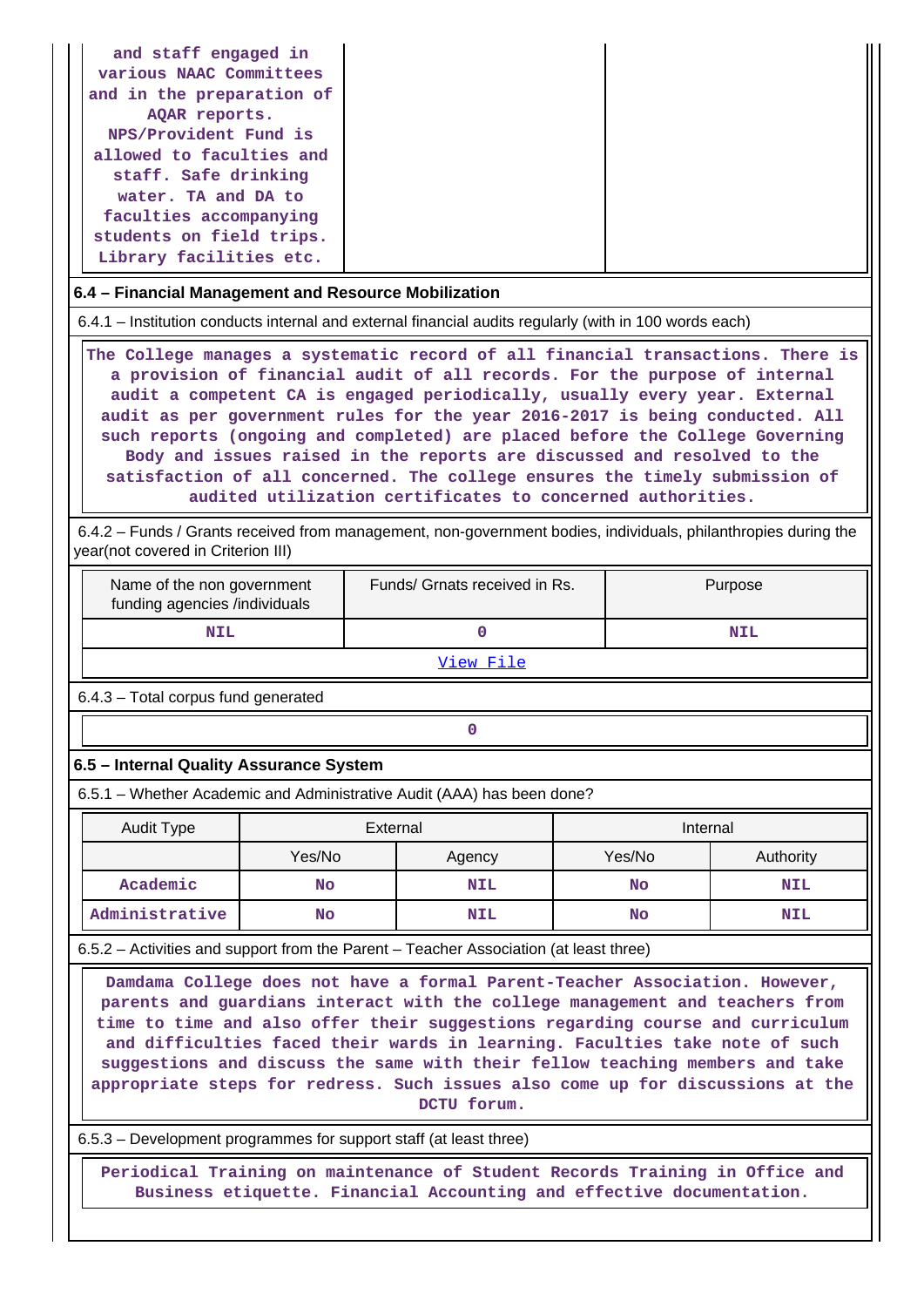| 6.5.4 - Post Accreditation initiative(s) (mention at least three)                                                                                                                                                                                                                                                                                                                                                |                                               |                            |            |                      |           |                               |      |                           |  |  |
|------------------------------------------------------------------------------------------------------------------------------------------------------------------------------------------------------------------------------------------------------------------------------------------------------------------------------------------------------------------------------------------------------------------|-----------------------------------------------|----------------------------|------------|----------------------|-----------|-------------------------------|------|---------------------------|--|--|
| <b>NIL</b>                                                                                                                                                                                                                                                                                                                                                                                                       |                                               |                            |            |                      |           |                               |      |                           |  |  |
| 6.5.5 - Internal Quality Assurance System Details                                                                                                                                                                                                                                                                                                                                                                |                                               |                            |            |                      |           |                               |      |                           |  |  |
|                                                                                                                                                                                                                                                                                                                                                                                                                  | a) Submission of Data for AISHE portal        |                            | Yes        |                      |           |                               |      |                           |  |  |
|                                                                                                                                                                                                                                                                                                                                                                                                                  | b) Participation in NIRF                      |                            | No         |                      |           |                               |      |                           |  |  |
|                                                                                                                                                                                                                                                                                                                                                                                                                  | c)ISO certification                           | No                         |            |                      |           |                               |      |                           |  |  |
|                                                                                                                                                                                                                                                                                                                                                                                                                  | d)NBA or any other quality audit              |                            |            |                      | <b>No</b> |                               |      |                           |  |  |
| 6.5.6 - Number of Quality Initiatives undertaken during the year                                                                                                                                                                                                                                                                                                                                                 |                                               |                            |            |                      |           |                               |      |                           |  |  |
| Year                                                                                                                                                                                                                                                                                                                                                                                                             | Name of quality<br>initiative by IQAC         | Date of<br>conducting IQAC |            | <b>Duration From</b> |           | <b>Duration To</b>            |      | Number of<br>participants |  |  |
| 2018                                                                                                                                                                                                                                                                                                                                                                                                             | Independence<br>Day                           |                            | 15/08/2018 | 15/08/2018           |           | 15/08/2018                    |      | 85                        |  |  |
| 2018                                                                                                                                                                                                                                                                                                                                                                                                             | Asia<br>Pacific<br>Masters Game               |                            | 07/09/2018 | 07/09/2018           |           | 15/09/2018                    |      | 1                         |  |  |
| 2019                                                                                                                                                                                                                                                                                                                                                                                                             | Celebration<br>of World<br>Environment<br>Day | 05/06/2019                 |            | 05/06/2019           |           | 05/06/2019                    |      | 50                        |  |  |
|                                                                                                                                                                                                                                                                                                                                                                                                                  |                                               |                            |            | View File            |           |                               |      |                           |  |  |
| <b>CRITERION VII – INSTITUTIONAL VALUES AND BEST PRACTICES</b>                                                                                                                                                                                                                                                                                                                                                   |                                               |                            |            |                      |           |                               |      |                           |  |  |
| 7.1 - Institutional Values and Social Responsibilities<br>7.1.1 – Gender Equity (Number of gender equity promotion programmes organized by the institution during the                                                                                                                                                                                                                                            |                                               |                            |            |                      |           |                               |      |                           |  |  |
| year)                                                                                                                                                                                                                                                                                                                                                                                                            |                                               |                            |            |                      |           |                               |      |                           |  |  |
| Title of the<br>programme                                                                                                                                                                                                                                                                                                                                                                                        | Period from                                   |                            | Period To  |                      |           | <b>Number of Participants</b> |      |                           |  |  |
|                                                                                                                                                                                                                                                                                                                                                                                                                  |                                               |                            |            |                      |           | Female                        | Male |                           |  |  |
| Ikwish<br>22/04/2019<br>Satikat Narir<br>Adhikar aru<br>Samajik<br>Daybodhota(<br>Rights and Resp<br>onsibilities of<br>Woman in the<br>21st Century)                                                                                                                                                                                                                                                            |                                               |                            | 23/04/2019 |                      | 20        |                               | 15   |                           |  |  |
| 7.1.2 - Environmental Consciousness and Sustainability/Alternate Energy initiatives such as:                                                                                                                                                                                                                                                                                                                     |                                               |                            |            |                      |           |                               |      |                           |  |  |
| Percentage of power requirement of the University met by the renewable energy sources                                                                                                                                                                                                                                                                                                                            |                                               |                            |            |                      |           |                               |      |                           |  |  |
| The College does not receive funds from UGC or RUSA. Nonetheless, to keep it is<br>mission of a socially responsible institute of higher education, the college<br>manages funds and resources (limited) towards environmental responsibility.<br>Measures like installation of LED blubs etc and minimizing the use of paper is<br>encouraged by the institute. Also, the college ensures that tress is planted |                                               |                            |            |                      |           |                               |      |                           |  |  |

**regularly within the camps. Such drives are taken as part of event days like 'Independence Day,' 'Foundation Day' of the College etc. Cleanliness drives are**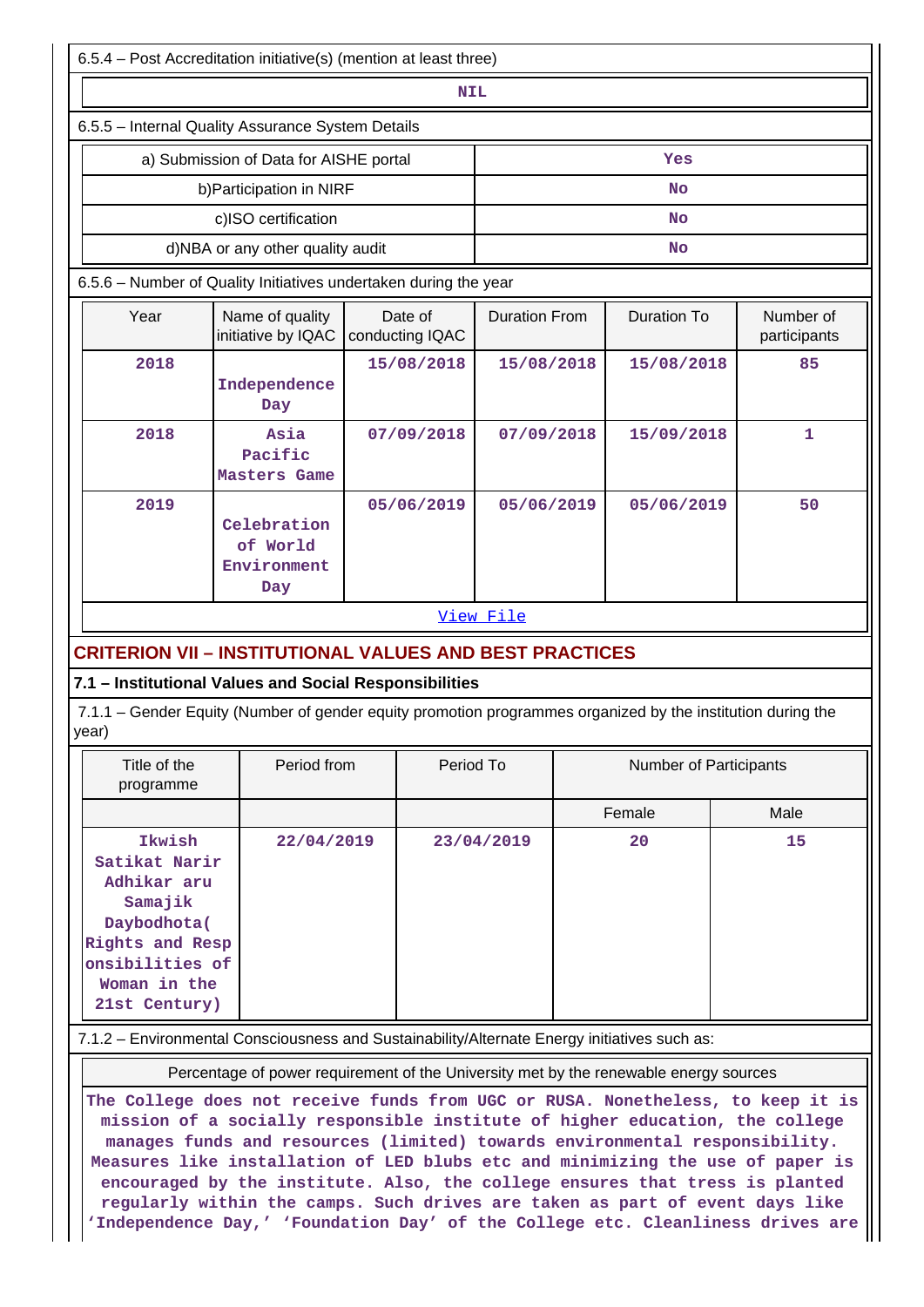**also undertaken by faculty and staff. Students and local community members come forwards towards making the surrounding areas plastic free by making people aware.**

| 7.1.3 - Differently abled (Divyangjan) friendliness                                               |                                                          |                                    |                         |           |         |              |                         |                       |                        |                           |
|---------------------------------------------------------------------------------------------------|----------------------------------------------------------|------------------------------------|-------------------------|-----------|---------|--------------|-------------------------|-----------------------|------------------------|---------------------------|
|                                                                                                   |                                                          | Item facilities                    |                         | Yes/No    |         |              | Number of beneficiaries |                       |                        |                           |
|                                                                                                   |                                                          | Physical facilities                |                         | Yes       |         |              | 1                       |                       |                        |                           |
|                                                                                                   |                                                          | Provision for lift                 |                         | <b>No</b> |         |              | <b>Nill</b>             |                       |                        |                           |
|                                                                                                   |                                                          | Ramp/Rails                         |                         | Yes       |         |              |                         | 1                     |                        |                           |
|                                                                                                   |                                                          | <b>Braille</b>                     |                         |           |         | <b>No</b>    |                         | Nill                  |                        |                           |
|                                                                                                   |                                                          | Software/facilities                |                         |           |         |              |                         |                       |                        |                           |
|                                                                                                   |                                                          | Rest Rooms                         |                         | Yes       |         |              |                         | $\mathbf{1}$          |                        |                           |
|                                                                                                   |                                                          | Scribes for examination            |                         | <b>No</b> |         |              |                         | <b>Nill</b>           |                        |                           |
|                                                                                                   |                                                          | Special skill<br>development for   |                         |           |         | <b>No</b>    |                         | <b>Nill</b>           |                        |                           |
|                                                                                                   |                                                          | differently abled                  |                         |           |         |              |                         |                       |                        |                           |
|                                                                                                   |                                                          | students                           |                         |           |         |              |                         |                       |                        |                           |
|                                                                                                   | Any other similar<br>facility                            |                                    |                         | <b>No</b> |         |              | Nill                    |                       |                        |                           |
|                                                                                                   |                                                          | 7.1.4 – Inclusion and Situatedness |                         |           |         |              |                         |                       |                        |                           |
|                                                                                                   | Year                                                     | Number of                          | Number of               |           | Date    | Duration     |                         | Name of               | <b>Issues</b>          | Number of                 |
|                                                                                                   |                                                          | initiatives to<br>address          | initiatives<br>taken to |           |         |              |                         | initiative            | addressed              | participating<br>students |
|                                                                                                   |                                                          | locational                         | engage with             |           |         |              |                         |                       |                        | and staff                 |
|                                                                                                   |                                                          | advantages<br>and disadva          | and<br>contribute to    |           |         |              |                         |                       |                        |                           |
|                                                                                                   |                                                          | ntages                             | local                   |           |         |              |                         |                       |                        |                           |
|                                                                                                   | 2018                                                     | $\mathbf{1}$                       | community<br>1          |           | 18/07/2 | 1            |                         |                       | To                     | 45                        |
|                                                                                                   |                                                          |                                    |                         |           | 018     |              |                         | Awareness             | adress                 |                           |
|                                                                                                   |                                                          |                                    |                         |           |         |              |                         | Program               | the issue<br>of        |                           |
|                                                                                                   |                                                          |                                    |                         |           |         |              |                         | on<br>Finance         | financial              |                           |
|                                                                                                   |                                                          |                                    |                         |           |         |              |                         | and Small             | preparedn              |                           |
|                                                                                                   |                                                          |                                    |                         |           |         |              |                         | Savings               | ess and<br>the         |                           |
|                                                                                                   |                                                          |                                    |                         |           |         |              |                         |                       | necissity              |                           |
|                                                                                                   |                                                          |                                    |                         |           |         |              |                         |                       | of small<br>savings.   |                           |
|                                                                                                   | 2019                                                     | $\mathbf{1}$                       | 1                       |           | 22/01/2 | $\mathbf{1}$ |                         | NSS Ori               |                        | 38                        |
|                                                                                                   |                                                          |                                    |                         |           | 019     |              |                         | entation<br>Activitie | Different<br>Duties    |                           |
|                                                                                                   |                                                          |                                    |                         |           |         |              |                         | S                     | and Respo              |                           |
|                                                                                                   |                                                          |                                    |                         |           |         |              |                         |                       | nsibiliti<br>es of NSS |                           |
|                                                                                                   |                                                          |                                    |                         |           |         |              |                         |                       | Volunteer              |                           |
|                                                                                                   |                                                          |                                    |                         |           |         |              |                         | s                     |                        |                           |
| View File                                                                                         |                                                          |                                    |                         |           |         |              |                         |                       |                        |                           |
| 7.1.5 - Human Values and Professional Ethics Code of conduct (handbooks) for various stakeholders |                                                          |                                    |                         |           |         |              |                         |                       |                        |                           |
|                                                                                                   | Title<br>Date of publication<br>Follow up(max 100 words) |                                    |                         |           |         |              |                         |                       |                        |                           |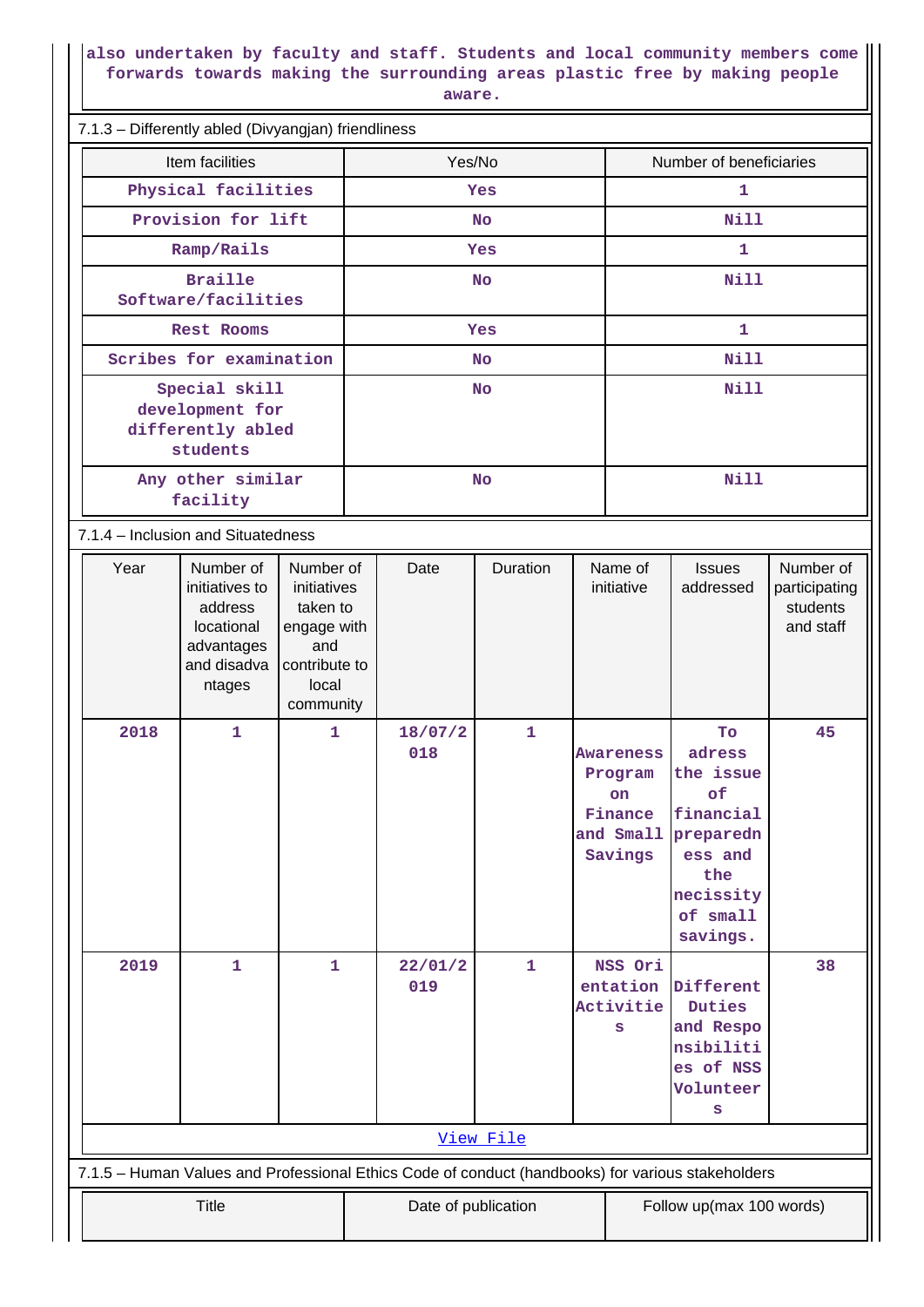| <b>NIL</b>                                                                                                                                                                                                                                                                                                                                                                                                                                                                                                                                                                                                                                                                                                                                                                                                                                                                                                                                                                                                                                                                                                                                                                                                                                                                                                                                                                                                                                                                                                                                                                                                                                                                                                                                                                                                                                                                                                                                                                                                                                      | Nill                                                                                                                                                                                                                                                                                        |                      |                    | <b>NIL</b>             |    |  |  |  |  |  |
|-------------------------------------------------------------------------------------------------------------------------------------------------------------------------------------------------------------------------------------------------------------------------------------------------------------------------------------------------------------------------------------------------------------------------------------------------------------------------------------------------------------------------------------------------------------------------------------------------------------------------------------------------------------------------------------------------------------------------------------------------------------------------------------------------------------------------------------------------------------------------------------------------------------------------------------------------------------------------------------------------------------------------------------------------------------------------------------------------------------------------------------------------------------------------------------------------------------------------------------------------------------------------------------------------------------------------------------------------------------------------------------------------------------------------------------------------------------------------------------------------------------------------------------------------------------------------------------------------------------------------------------------------------------------------------------------------------------------------------------------------------------------------------------------------------------------------------------------------------------------------------------------------------------------------------------------------------------------------------------------------------------------------------------------------|---------------------------------------------------------------------------------------------------------------------------------------------------------------------------------------------------------------------------------------------------------------------------------------------|----------------------|--------------------|------------------------|----|--|--|--|--|--|
| 7.1.6 - Activities conducted for promotion of universal Values and Ethics                                                                                                                                                                                                                                                                                                                                                                                                                                                                                                                                                                                                                                                                                                                                                                                                                                                                                                                                                                                                                                                                                                                                                                                                                                                                                                                                                                                                                                                                                                                                                                                                                                                                                                                                                                                                                                                                                                                                                                       |                                                                                                                                                                                                                                                                                             |                      |                    |                        |    |  |  |  |  |  |
| Activity                                                                                                                                                                                                                                                                                                                                                                                                                                                                                                                                                                                                                                                                                                                                                                                                                                                                                                                                                                                                                                                                                                                                                                                                                                                                                                                                                                                                                                                                                                                                                                                                                                                                                                                                                                                                                                                                                                                                                                                                                                        |                                                                                                                                                                                                                                                                                             | <b>Duration From</b> | <b>Duration To</b> | Number of participants |    |  |  |  |  |  |
| Celebration of<br>World Environment<br>Day                                                                                                                                                                                                                                                                                                                                                                                                                                                                                                                                                                                                                                                                                                                                                                                                                                                                                                                                                                                                                                                                                                                                                                                                                                                                                                                                                                                                                                                                                                                                                                                                                                                                                                                                                                                                                                                                                                                                                                                                      |                                                                                                                                                                                                                                                                                             | 05/06/2019           | 05/06/2019         |                        | 50 |  |  |  |  |  |
| Seminar on Voting<br>Behavior                                                                                                                                                                                                                                                                                                                                                                                                                                                                                                                                                                                                                                                                                                                                                                                                                                                                                                                                                                                                                                                                                                                                                                                                                                                                                                                                                                                                                                                                                                                                                                                                                                                                                                                                                                                                                                                                                                                                                                                                                   |                                                                                                                                                                                                                                                                                             | 03/04/2019           | 40                 |                        |    |  |  |  |  |  |
|                                                                                                                                                                                                                                                                                                                                                                                                                                                                                                                                                                                                                                                                                                                                                                                                                                                                                                                                                                                                                                                                                                                                                                                                                                                                                                                                                                                                                                                                                                                                                                                                                                                                                                                                                                                                                                                                                                                                                                                                                                                 | View File                                                                                                                                                                                                                                                                                   |                      |                    |                        |    |  |  |  |  |  |
|                                                                                                                                                                                                                                                                                                                                                                                                                                                                                                                                                                                                                                                                                                                                                                                                                                                                                                                                                                                                                                                                                                                                                                                                                                                                                                                                                                                                                                                                                                                                                                                                                                                                                                                                                                                                                                                                                                                                                                                                                                                 | 7.1.7 – Initiatives taken by the institution to make the campus eco-friendly (at least five)                                                                                                                                                                                                |                      |                    |                        |    |  |  |  |  |  |
|                                                                                                                                                                                                                                                                                                                                                                                                                                                                                                                                                                                                                                                                                                                                                                                                                                                                                                                                                                                                                                                                                                                                                                                                                                                                                                                                                                                                                                                                                                                                                                                                                                                                                                                                                                                                                                                                                                                                                                                                                                                 | a. Trees planted periodically. b. College beautification and flower planted<br>periodically. c. Cleanliness drive to make the campus clean taken regularly. d.<br>Programs for awareness measures to prevent plastic use. e. Provisions for<br>dustbins. f. Use of tobacco strictly banned. |                      |                    |                        |    |  |  |  |  |  |
| 7.2 - Best Practices                                                                                                                                                                                                                                                                                                                                                                                                                                                                                                                                                                                                                                                                                                                                                                                                                                                                                                                                                                                                                                                                                                                                                                                                                                                                                                                                                                                                                                                                                                                                                                                                                                                                                                                                                                                                                                                                                                                                                                                                                            |                                                                                                                                                                                                                                                                                             |                      |                    |                        |    |  |  |  |  |  |
|                                                                                                                                                                                                                                                                                                                                                                                                                                                                                                                                                                                                                                                                                                                                                                                                                                                                                                                                                                                                                                                                                                                                                                                                                                                                                                                                                                                                                                                                                                                                                                                                                                                                                                                                                                                                                                                                                                                                                                                                                                                 |                                                                                                                                                                                                                                                                                             |                      |                    |                        |    |  |  |  |  |  |
| 7.2.1 – Describe at least two institutional best practices<br>A). FESTIVALS FOR SOCIAL HARMONY The college arranges various religious and<br>cultural festivals of different faiths so that the students of the college<br>value the very essence of social and cultural diversity. These festivals help<br>strengthen the bonds of communal harmony adding up to the idea of a strong and<br>unified nation. The college is surrounded by faith of multifarious people and<br>communities, with a majority of people belonging to the Hindu community.<br>Festivals like Swaraswati Puja, Holi alongside such programs as Eid,<br>FatehaUdDohaj Dam etc become a necessary bulwark to mainstream sectarian<br>politics that have contributed to heightened tensions between communities. B)<br>JAMUNA- GHIMIRE BOOK BANK Books are a window to the outside and the internal<br>world of man and nature is of tremendous importance. Books connect man to<br>himself and his surroundings-the economy of societies and its political<br>practice. As marks of a nation's intellectual and social growth, the paucity<br>and scarcity of books often add up to a polity of parochial nationality.<br>Damdama College being a rural institution with most students coming from poor<br>and backward classes, paucity of books add to the existing social divide<br>between the have and have nots because books also mean skills and an instrument<br>of accession to a region's untapped growth potential, its possibility of<br>hedging harmonious social and economic advantages. Mr. Rajib Mahanta, Assistant<br>Professor, Department of Economics took the initiative to open a book bank<br>entitled 'JAMUNA GHIMIRE BOOK BANK'to offer books without any financial charge<br>for one year (two Semesters) for students of the college. The book bank was<br>funded byRajib Mahanta and Rabin Ghimire. The beneficiaries were selected on<br>Merit basis. They had to return the books in good shape after the one year<br>period is over. |                                                                                                                                                                                                                                                                                             |                      |                    |                        |    |  |  |  |  |  |
| Upload details of two best practices successfully implemented by the institution as per NAAC format in your                                                                                                                                                                                                                                                                                                                                                                                                                                                                                                                                                                                                                                                                                                                                                                                                                                                                                                                                                                                                                                                                                                                                                                                                                                                                                                                                                                                                                                                                                                                                                                                                                                                                                                                                                                                                                                                                                                                                     | institution website, provide the link<br>http://damdamacollege.edu.in/wp-content/uploads/2021/08/Best-                                                                                                                                                                                      |                      |                    |                        |    |  |  |  |  |  |
|                                                                                                                                                                                                                                                                                                                                                                                                                                                                                                                                                                                                                                                                                                                                                                                                                                                                                                                                                                                                                                                                                                                                                                                                                                                                                                                                                                                                                                                                                                                                                                                                                                                                                                                                                                                                                                                                                                                                                                                                                                                 | Practices 16 17.pdf                                                                                                                                                                                                                                                                         |                      |                    |                        |    |  |  |  |  |  |

**7.3 – Institutional Distinctiveness**

 7.3.1 – Provide the details of the performance of the institution in one area distinctive to its vision, priority and thrust in not more than 500 words

**INTRODUCTION: Damdama College is a rural based institution, with majority of**